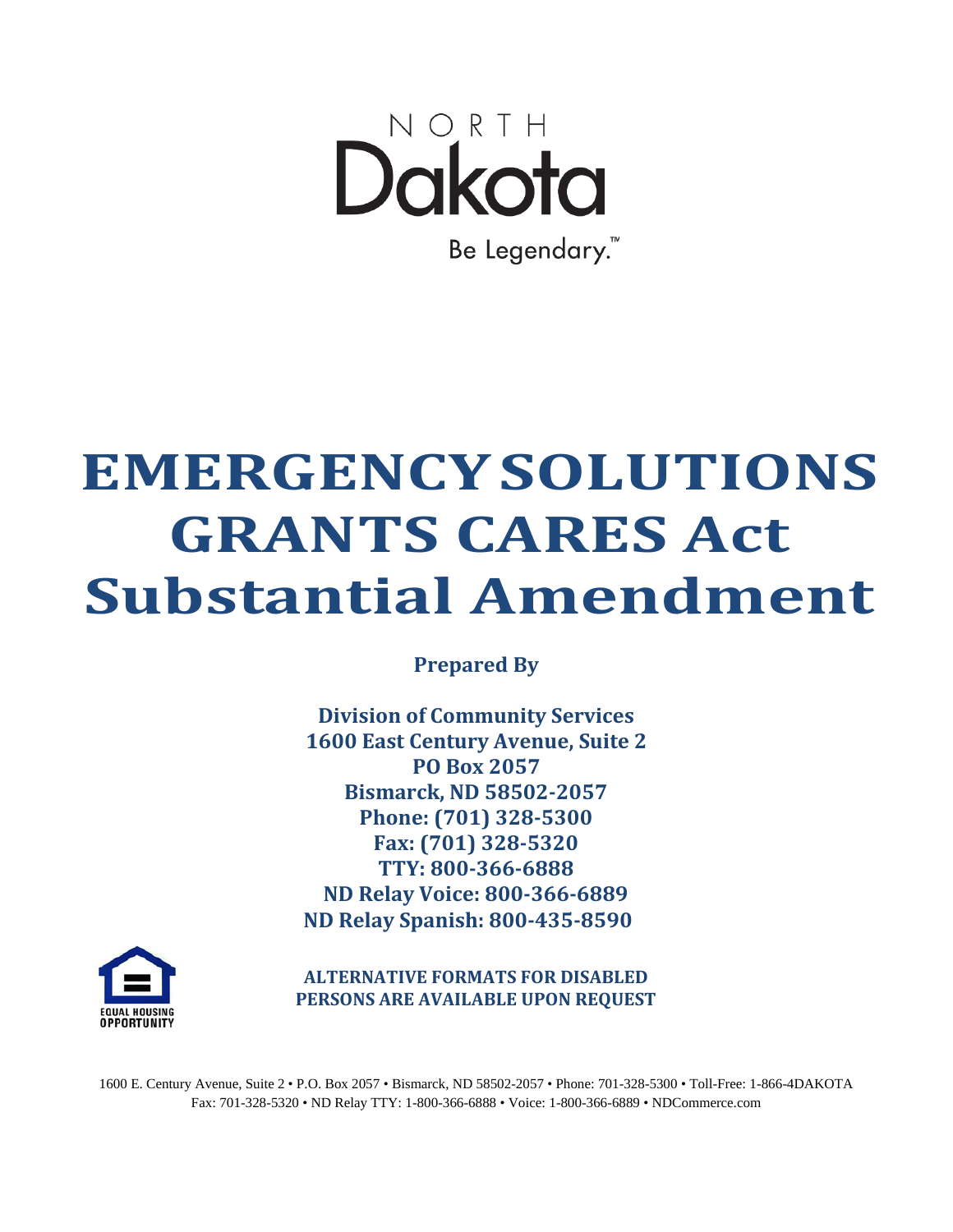# TABLE OF CONTENTS

# **ATTACHMENTS**

At-Risk of Homelessness Definition - Attachment A

Homelessness Definition - Attachment B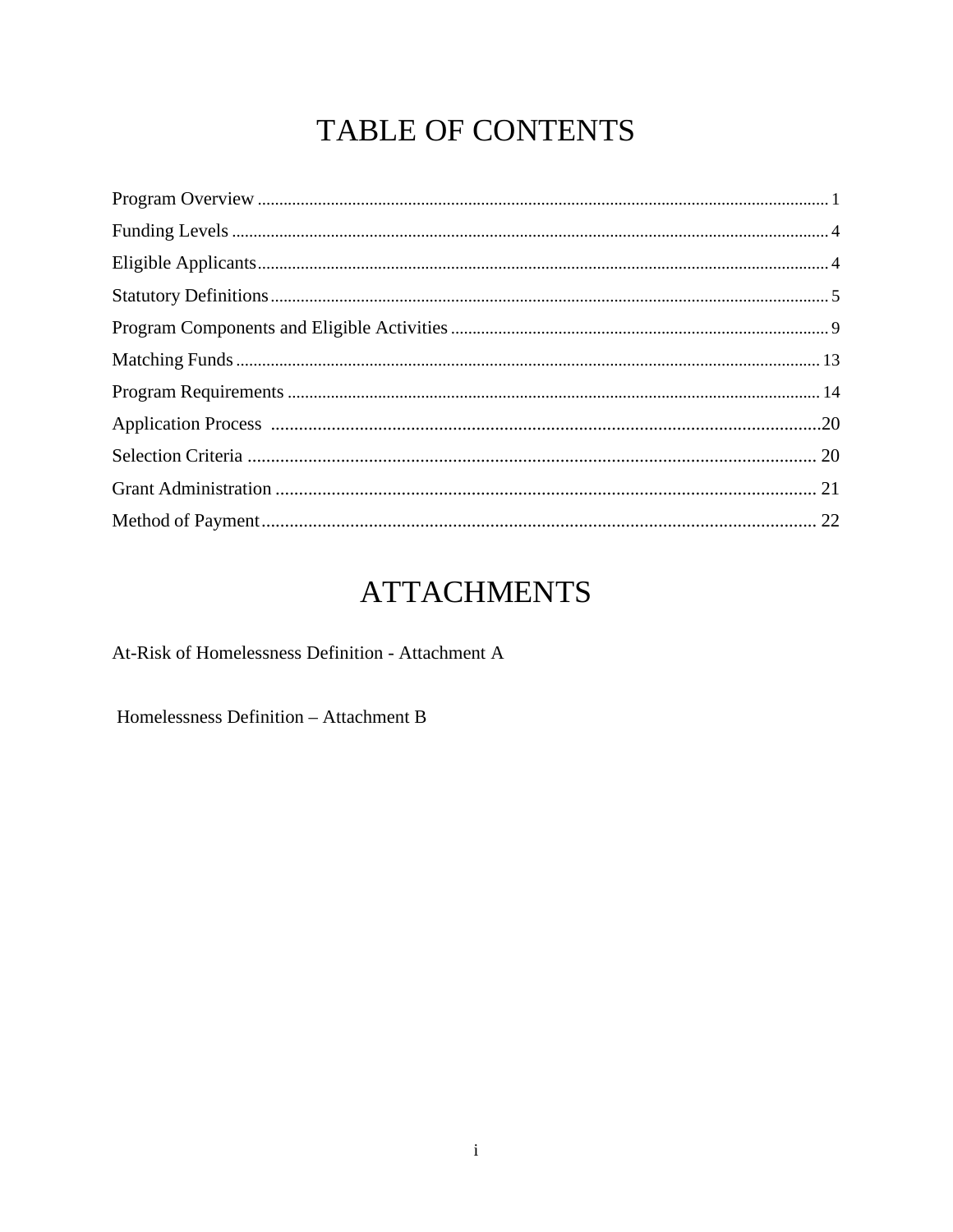# **PROGRAM OVERVIEW**

<span id="page-2-0"></span>This document provides a brief overview of the ESG-CV Program and the **process to apply for funds.** Applicants should review the ESG Interim Rule found at [24 CFR Parts](http://www.hudhre.info/documents/HEARTH_ESGInterimRule%26ConPlanConformingAmendments.pdf)  [91and 576](http://www.hudhre.info/documents/HEARTH_ESGInterimRule%26ConPlanConformingAmendments.pdf) and HUD CPD20-08 Notice for complete program information. To the extent that anything contained in this document does not meet the requirements of the final ESG Program rule, to be published at a later date, such final rule or regulation will take precedence over this document.

#### **WAIVERS AND ALTERNATIVE REQUIREMENTS FOR ESG-CV**

#### **Note: this is only highlights, please read the entire attached copy of HUD CPD 20-08 Notice**

100% of the ESG-CV funds must be used to prevent, prepare for and respond the coronavirus.

100% of the ESG-CV funds must be expended by September 30, 2022. (August 31, 2022 for sub-recipients)

20% of the ESG-CV funds must be expended by September 30, 2021.

80% of the ESG-CV funds must be expended by March 31, 2022.

ESG-CV funds do not require a match.

The cap for Emergency Shelter & Street Outreach does not apply to ESG-CV. An applicant can expend as much as is needed to prevent, prepare for and respond to coronavirus.

ESG-CV funds may be used for Temporary emergency shelter activities, however, there are limitations. (please refer to E. 3. a. of the attached HUD CPD-20-08 notice.) Temporary shelters can only be supported with ESG-CV funds until January 31, 2022.

ESG-CV funds may be used for training, hazard pay, handwashing stations & portable bathrooms, landlord incentives, volunteer incentives. (Please refer to E. 3 c, d, e, f, g of the HUD CPD 20-08 notice.)

Other activities – hotel/motel costs, helping current ESG program participants maintain housing, and legal services.

Housing Stability Case Management is waived.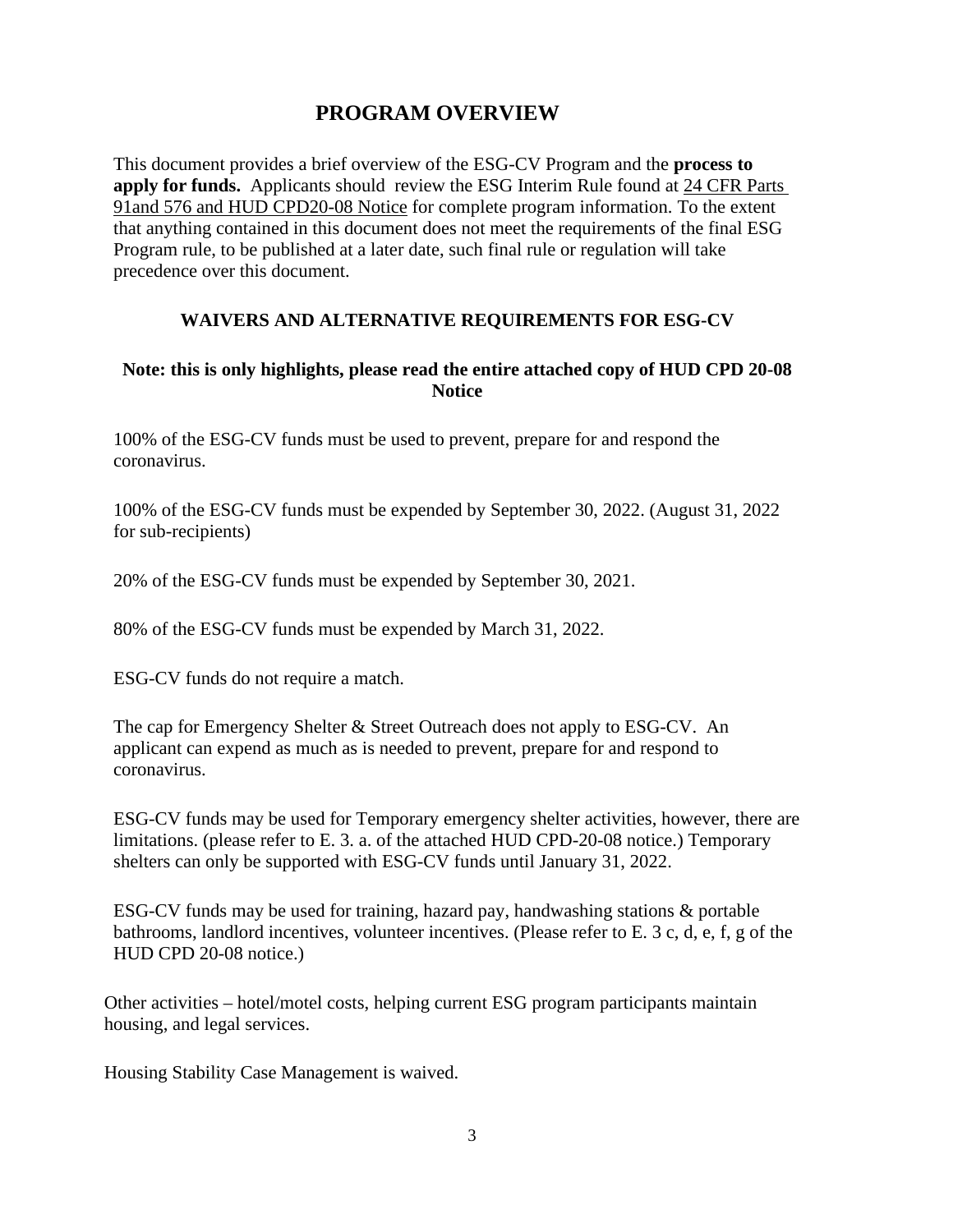Shelter and Housing Standards – the lead-based paint remediation requirements of 24 CFR 576.403 (a) applies to all shelters for which ESG-CV funds are used and all housing occupied by housing participants. The habitability requirements at 24 CFR 576.403 (b) do not apply to temporary emergency shelters that have been determined by State or local health officials to be necessary to prevent, prepare for, and respond to coronavirus.

Procurement – if the subrecipient deviates from the applicable procurement standards at 24 CFR.407 (c) and (f) and 2 CFR 200.317-200.326 when procuring goods and services, the subrecipient must establish alternative written procurement standards and document the alternative standard to safeguard against fraud, waste, and abuse.

Duplication of Benefits will apply to ESG-CV funds. Duplication of benefits occurs when federal financial assistance is provided to a person or entity through a program to address losses and the person or entity has received or would receive financial assistance for the same costs from any other source and the total received exceeds the total need.

Supportive Services – HUD strongly encourages supportive services when necessary, individual and families experiencing homelessness must not be required to receive treatment or perform other prerequisites as a condition to receive support from ESG-CV funds.

### **ESG-CV FUNDING LEVELS**

North Dakota has been authorized \$1,673,841of ESG-CV1 and \$3,468,739 of ESG-CV2 funds for a total of \$5,142,580. Of this amount 10% can be used for administration and 2% for HMIS activities, leaving a total of \$4,525,471 in ESG-CV for eligible activities. Successful applicants may receive less ESG funds than requested based on the Selection Criteria beginning on page 20.

#### **ELIGIBLE APPLICANTS**

<span id="page-3-0"></span>Applicants must be federally recognized non-profits, units of local government, or housing authorities. Housing Authorities are only eligible for ESG-CV funds. Applicants must be in compliance with the [ESG Interim Rule](http://www.hudhre.info/documents/HEARTH_ESGInterimRule%26ConPlanConformingAmendments.pdf) 

<https://www.communityservices.nd.gov/uploads/10/ESGInterimRulesandRegulations.pdf> (Final Rule when published), found at 24 CFR Part 576, HUD CPD-20-08 notice, which is attached to this Action Plan, the State's ESG written standards, and applicable state and federal policies and procedures, including compliance with federal and state nondiscrimination laws.

By virtue of submitting an application, applicants agree to: adopt and consistently apply the State's written standards for the administration of the ESG program; and maintain standard accounting practices including internal controls and fiscal accounting procedures; track agency and program budgets by revenue sources and expenses; and have an available cash flow to effectively operate their programs since ESG-CV funding is provided on a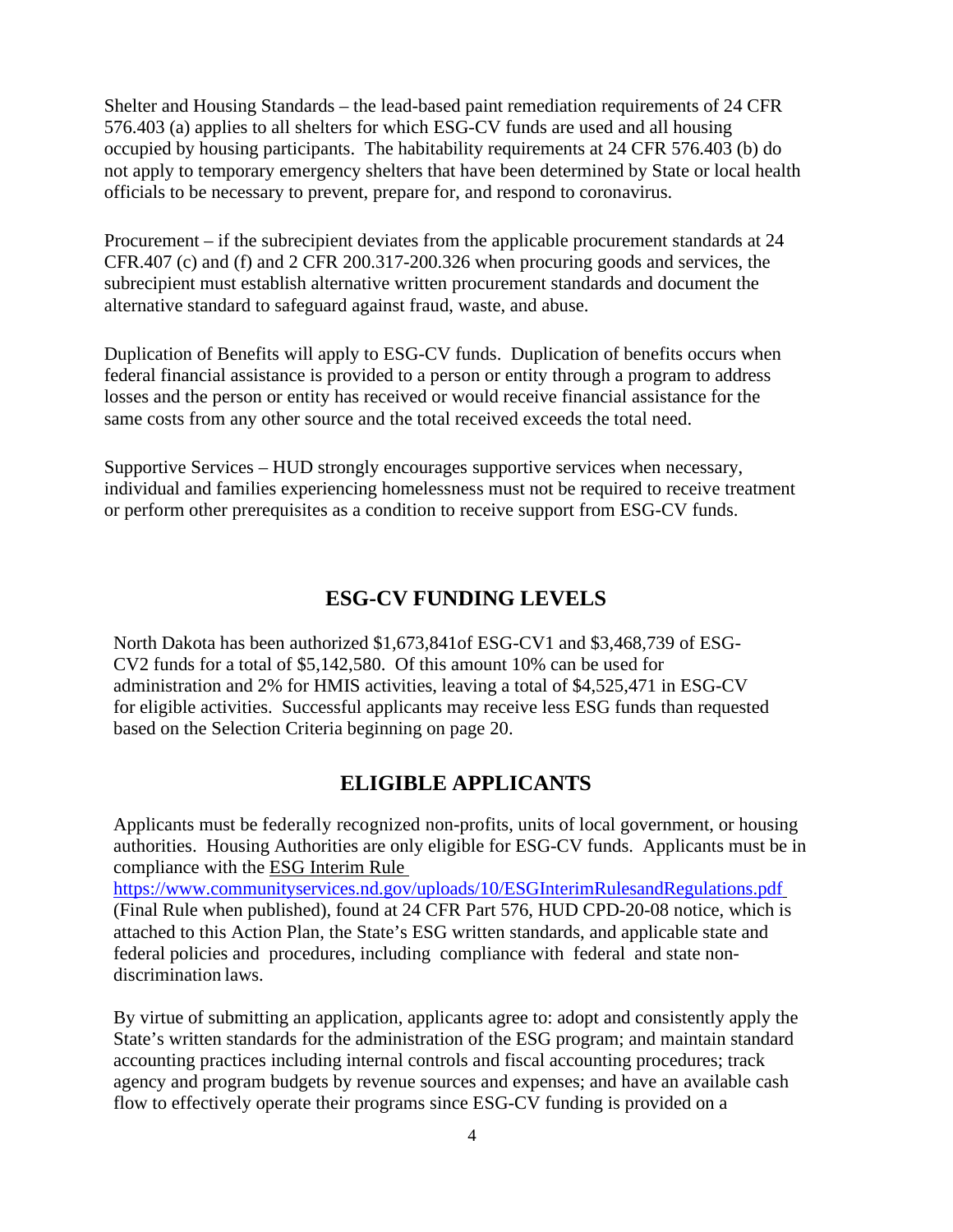reimbursement basis.

Applicants with outstanding monitoring or audit findings issued by the Internal Revenue Service, HUD, or DCS are not eligible ESG applicants and will not be eligible to receive an allocation of ESG-CV funding. Applicants are encouraged to contact DCS to ensure no unresolved monitoring findings exist or to work to resolve any outstanding items.

Eligible applicants must be able to demonstrate prior experience serving individuals and households at-risk of or experiencing homelessness. Also, applicants must have staff with demonstrated expertise in case management skills.

Applicants will be required to utilize the HMIS and the State-wide Continuum of Care's centralized or coordinated assessment system. Domestic violence service providers must establish and operate a comparable database that collects client level data over time and can generate unduplicated aggregate reports based on the data.

# **STATUTORY DEFINITIONS**

<span id="page-4-0"></span>Emergency Solutions Grant statutory definitions can be found at [24 CFR Part 576.2](http://ecfr.gpoaccess.gov/cgi/t/text/text-idx?c=ecfr&rgn=div5&view=text&node=24%3A3.1.1.3.8&idno=24&24%3A3.1.1.3.8.1.1.2)

ESG-CV Waivers can be found at HUD CPD Notice – [CPD-20-08](https://www.hud.gov/sites/dfiles/OCHCO/documents/20-08cpdn.pdf) and are re-stated here:

#### **Definitions**

1. Definitions from 24 CFR 576.2. For purposes of ESG-CV funds, the definitions at 24 CFR 576.2 apply, except that:

a. At Risk of Homelessness. The CARES Act raised the income limit in paragraph (1)(i) of the "at risk of homelessness" definition at 24 CFR 576.2 from 30 percent of area median income to the Very Low-Income limit of the area, as determined by the Secretary. The entire definition of "at risk of homelessness," incorporating the higher income limit for ESG-CV activities, is included below for reference.

At Risk of Homelessness means

(i) an individual or family who:

(a) Has an annual income that does not exceed the Very Low-Income Limit of the area, as established for HUD's Section 8 and Public Housing programs at

www.huduser.gov/portal/datasets/il.html;

(b) Does not have sufficient resources or support networks, *e.g.,* family, friends, faith-based or other social networks, immediately available to prevent them from moving to an emergency shelter or another place described in paragraph (1) of the "homeless" definition in 24 CFR 576.2; and

(c) Meets one of the following conditions:

(I) Has moved because of economic reasons two or more times during the 60 days immediately preceding the application for homelessness prevention assistance;

(II) Is living in the home of another because of economic hardship;

(III) Has been notified in writing that their right to occupy their current housing or living situation will be terminated within 21 days after the date of application for assistance;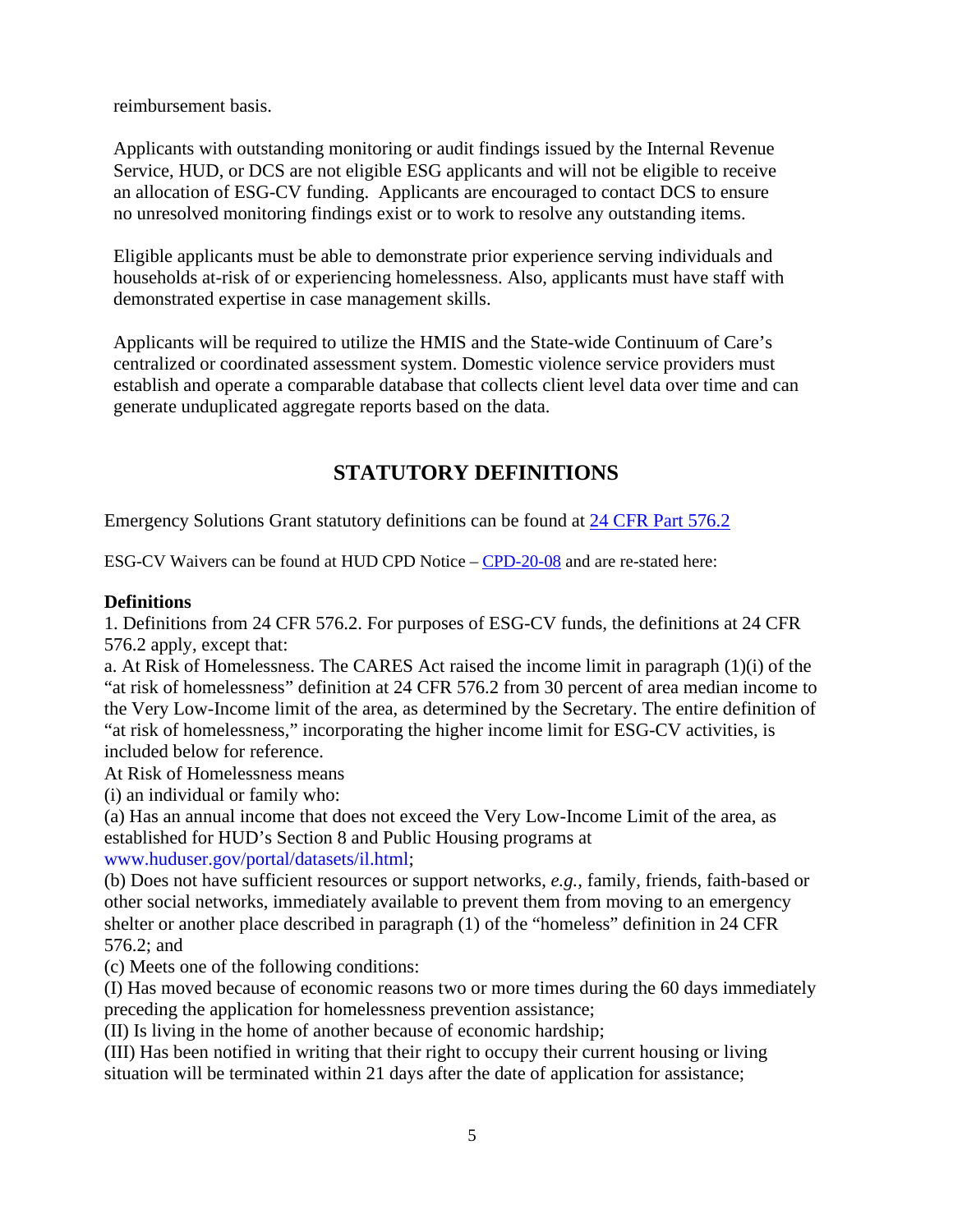(IV) Lives in a hotel or motel and the cost of the hotel or motel stay is not paid by charitable organizations or by Federal, State, or local government programs for low-income individuals; (V) Lives in a single-room occupancy or efficiency apartment unit in which there reside more than two persons or lives in a larger housing unit in which there reside more than 1.5 persons reside per room, as defined by the U.S. Census Bureau;

(VI) Is exiting a publicly funded institution, or system of care (such as a health-care facility, a mental health facility, foster care or other youth facility, or correction program or institution); or (VII) Otherwise lives in housing that has characteristics associated with instability and an increased risk of homelessness, as identified in the recipient's approved consolidated plan. (ii) A child or youth who does not qualify as "homeless" under 24 CFR 576.2, but qualifies as "homeless" under section 387(3) of the Runaway and Homeless Youth Act (42 U.S.C. 5732a(3)), section 637(11) of the Head Start Act (42 U.S.C. 9832(11)), section 41403(6) of the Violence Against Women Act of 1994 (42 U.S.C. 14043e-2(6)), section 330(h)(5)(A) of the Public Health Service Act (42 U.S.C. 254b(h)(5)(A)), section 3(m) of the Food and Nutrition Act of 2008 (7 U.S.C. 2012(m)), or section 17(b)(15) of the Child Nutrition Act of 1966 (42 U.S.C. 1786(b)(15)); or

(iii) A child or youth who does not qualify as "homeless" under 24 CFR 576.2, but qualifies as "homeless" under section 725(2) of the McKinney-Vento Homeless Assistance Act (42 U.S.C. 11434a(2)), and the parent(s) or guardian(s) of that child or youth if living with her or him.

b. Local government and unit of general purpose local government mean a "unit of general purpose local government," as defined in 24 CFR 576.2 (i.e., any city, county, town, township, parish, village, or other general purpose political subdivision of a State) and, as established by section 100261(1) of the Moving Ahead for Progress in the 21st Century Act (MAP-21 Act), Public Law 112–141, includes:

(i) an instrumentality of a unit of general purpose local government, provided that the instrumentality is not a public housing agency, is established pursuant to legislation, and is designated by the chief executive of the general purpose local government to act on that government's behalf with regard to activities funded under title IV of the McKinney-Vento Homeless Assistance Act; and

(ii) a combination of general purpose local governments, such as an association of governments that is recognized by HUD.

c. State means a "State" as defined in 24 CFR 576.2 (i.e., each of the several States and the Commonwealth of Puerto Rico); and, as provided by section 100261(2) of the MAP-21 Act, includes any instrumentality of any of the several States designated by the Governor to act on behalf of the State and does not include the District of Columbia;

2. Definitions not in 24 CFR 576.2.

a. The McKinney-Vento Act means the McKinney-Vento Homeless Assistance Act (42 U.S.C. 11371 et seq.).

b. Coronavirus means SARS–CoV–2 or another coronavirus with pandemic potential, as defined by section 23005 of the CARES Act.

c. ESG means, unless otherwise specified, the Emergency Solutions Grants Program whether funded through annual fiscal year (FY) appropriations or CARES Act funding. For example, a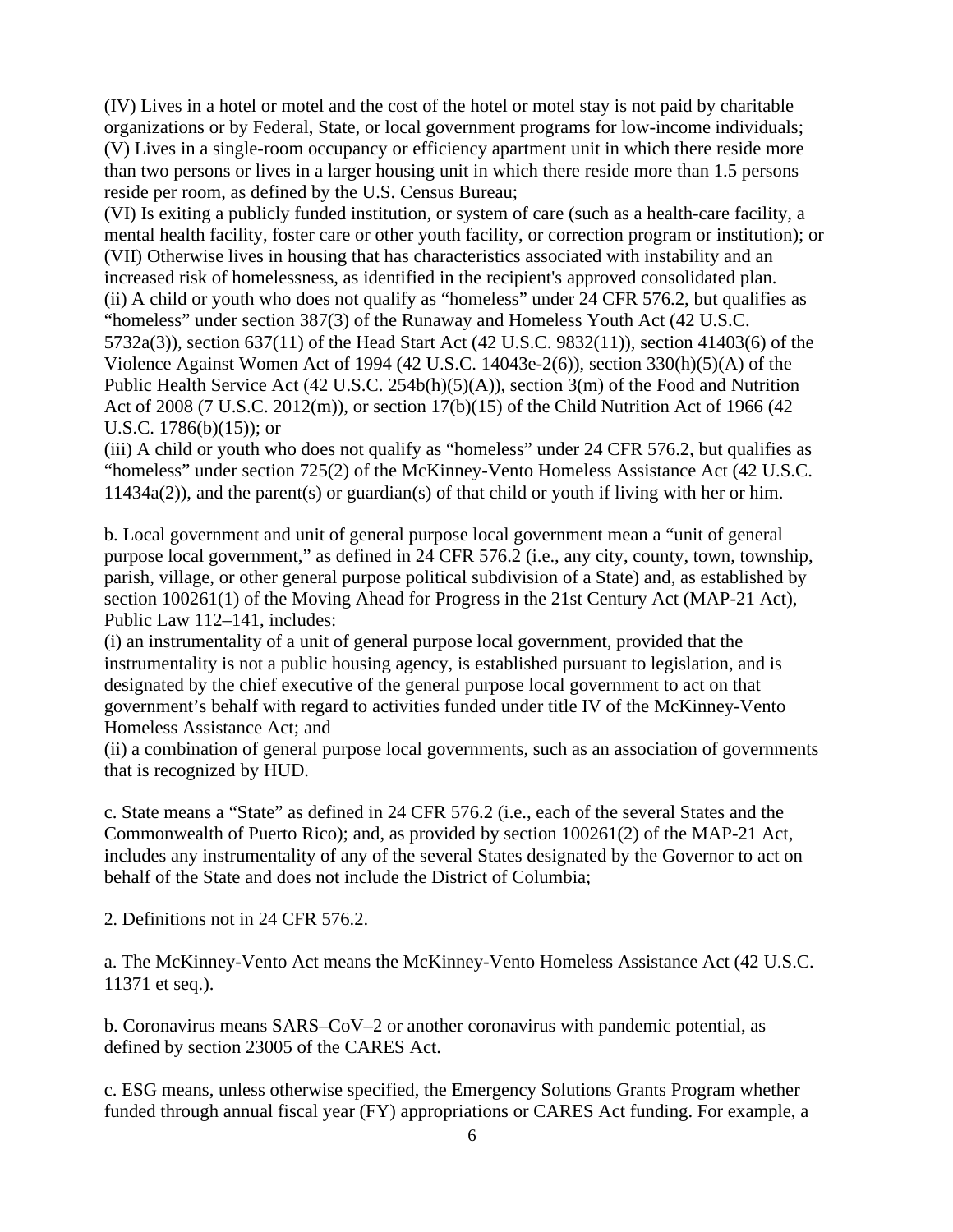program participant assisted using only FY2020 ESG funding and a program participant assisted using only ESG-CV funding are both ESG program participants.

d. ESG-CV means the Emergency Solutions Grants Program as funded by the CARES Act and governed by requirements HUD establishes in accordance with that Act. ESG-CV funds do not include annual ESG funds (e.g., FY 2020 ESG grant funds), although annual ESG funds may be used in accordance with the requirements established for purposes of ESG-CV funds as further described in Section IV of this Notice.

e. Temporary Emergency Shelter means any structure or portion of a structure, which is used for a limited period of time because of a crisis, such as a natural disaster or public health emergency, to provide shelter for individuals and families displaced from their normal place of residence or sheltered or unsheltered locations. Examples of temporary emergency shelters include:

(i) an overnight, daytime, or 24-hour shelter in which program participants are only provided a safe place to sleep, rest, bathe, and eat;

(ii) a shelter where one or more services are made available on-site, whether by shelter staff or contractors or through a memorandum of understanding with another subrecipient or service provider; and

(iii) a shelter designed to facilitate the movement of homeless individuals and families into permanent housing within a fixed period of time (e.g., within 12 months) and employs or contracts with one or more case managers or service providers to provide services as specified under sections

III.E.3.a. $(i)(e)$  and III.E.3.a. $(ii)(e)$  through  $(h)$ .

f. Prevent, Prepare for, and Respond to Coronavirus. To assist recipients in ensuring that an activity being paid for with ESG-CV funds is eligible, or determining whether annual ESG funding may follow the waivers and alternative requirements established in this Notice, recipients and subrecipients should consider the following:

- (i) Prevent…coronavirus means an activity designed to prevent the initial or further spread of the virus to people experiencing homelessness, people at risk of homelessness, recipient or subrecipient staff, or other shelter or housing residents. This includes providing Personal Protective Equipment to staff and program participants, paying for non-congregate shelter options such as hotels and motels, paying for handwashing stations and portable toilets for use by people living in unsheltered situations, and providing rapid re-housing or homelessness prevention assistance to individuals and families who are homeless or at risk of homelessness (as applicable) to reduce their risk of contracting or further spreading the virus.
- (ii) Prepare for…coronavirus means an activity carried out by a recipient or subrecipient prior to or during a coronavirus outbreak in their jurisdiction to plan to keep people healthy and reduce the risk of exposure to coronavirus and avoid or slow the spread of disease. This includes updating written standards to prioritize people at severe risk of contracting coronavirus for shelter and housing consistent with fair housing and nondiscrimination requirements, adapting coordinated entry policies and procedures to account for social distancing measures or increased demand, developing a strategy and recruiting landlords to provide housing to people experiencing homelessness or at risk of homelessness, training homeless providers on infectious disease prevention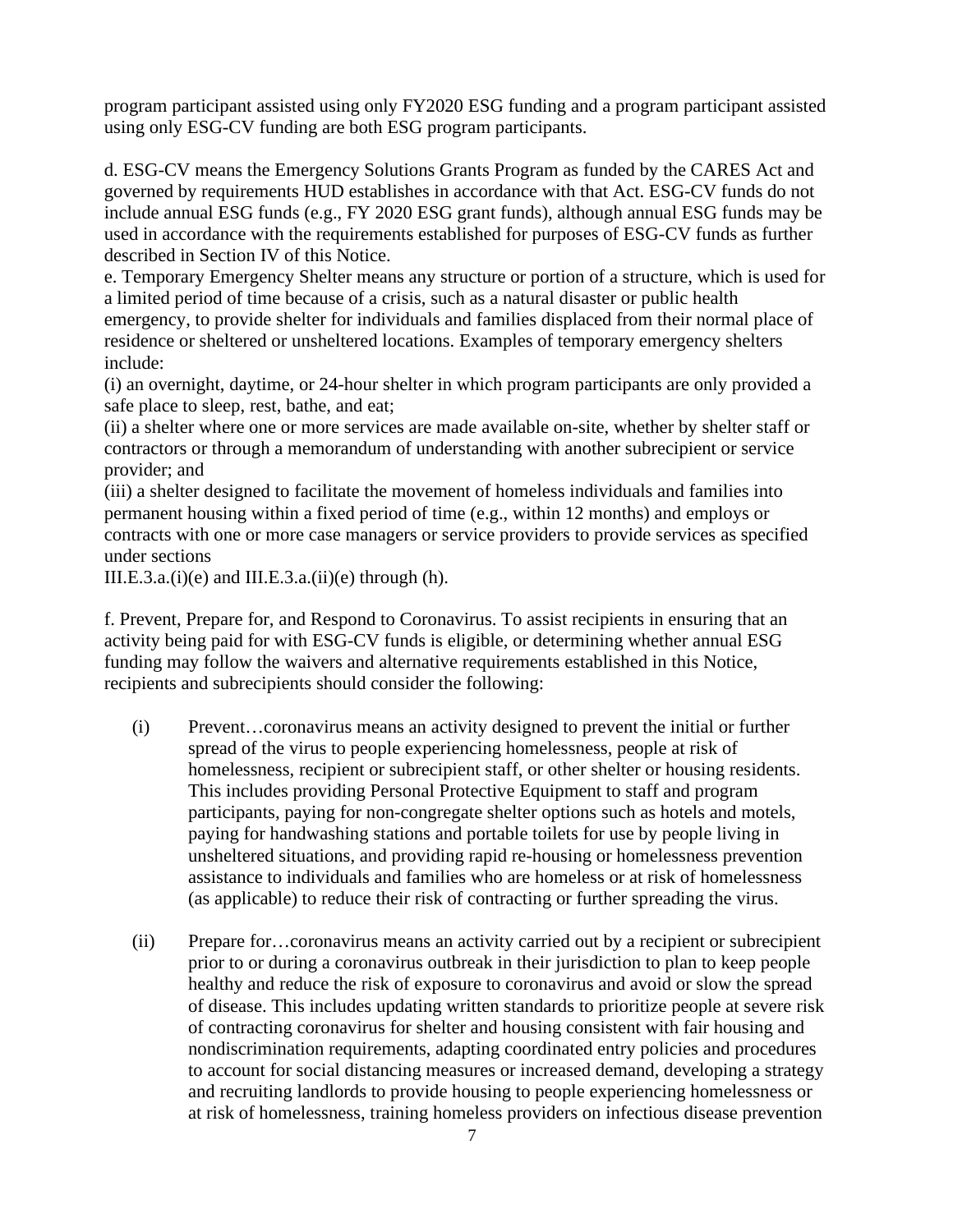and mitigation, and implementing a non-congregate shelter strategy to reduce the spread of coronavirus.

(iii) Respond to coronavirus means an activity carried out once coronavirus has spread to people experiencing homelessness, provider staff, or once individuals and families lose or are at risk of losing their housing as a result of the economic downturn caused by coronavirus. This includes transporting individuals and families experiencing homelessness to medical appointments, paying for shelter to isolate individuals who have contracted coronavirus from other program participants and people experiencing homelessness, providing rental assistance to those who are at risk of losing their housing, have already become homeless, or continue to experience homelessness due to the economic downturn caused by coronavirus, and providing hazard pay to recipient or subrecipient staff who put their own health at risk to continue to provide necessary services to individuals and families experiencing and risk of homelessness.

An additional waiver has been grant under the Homeless Definition <https://www.hud.gov/sites/dfiles/CPD/documents/CPD-COVID-19-Waiver-3-Final-Clean.pdf>this also is restated here:

11. Homeless Definition - Temporary Stays in Institutions of 90 Days Less Requirement: The definition of homeless in 24 CFR 576.2 includes under paragraph (1)(iii) an individual who is exiting an institution where he or she resided for 90 days or less and has resided in an emergency shelter or place not meant for human habitation immediately before entering that institution, which is an interpretation of §103(a)(4) of the McKinney-Vento Act which includes an individual who resided in a shelter or place not meant for human habitation and who is exiting an institution where he or she temporarily resided (emphasis added).

Citation: 24 CFR 576.2, definition of "homeless," (l)(iii)

Explanation: An individual who is exiting an institution where he or she resided for 90 days or less and who resided in an emergency shelter or place not meant for human habitation immediately before entering that institution are considered homeless per 24 CFR 576.2, definition of "homeless."

Justification: Recipients are reporting that program participants are residing in institutions for longer periods of time as a result of COVID-19 ( e.g., longer time in jail due to a postponed court dates due to court closings or courts operating at reduced capacity and longer hospital stays when infected with COVID-19). Allowing someone who was residing in an emergency shelter or place not meant for human habitation prior to entering the institution to maintain their homeless status while residing in an institution for longer than 90 days is necessary to prevent the spread of COVID-19 by expanding housing options for people who were experiencing homelessness and institutionalized for longer than traditionally required due to COVID-19.

Applicability: An individual may qualify as homeless under paragraph (1 )(iii) the homeless definition in 24 CFR 576.2 so long as he or she is exiting an institution where they resided for 120 days or less and resided in an emergency shelter or place not meant for human habitation immediately before entering that institution. This waiver is in effect until March 31, 2021.

<sup>\</sup>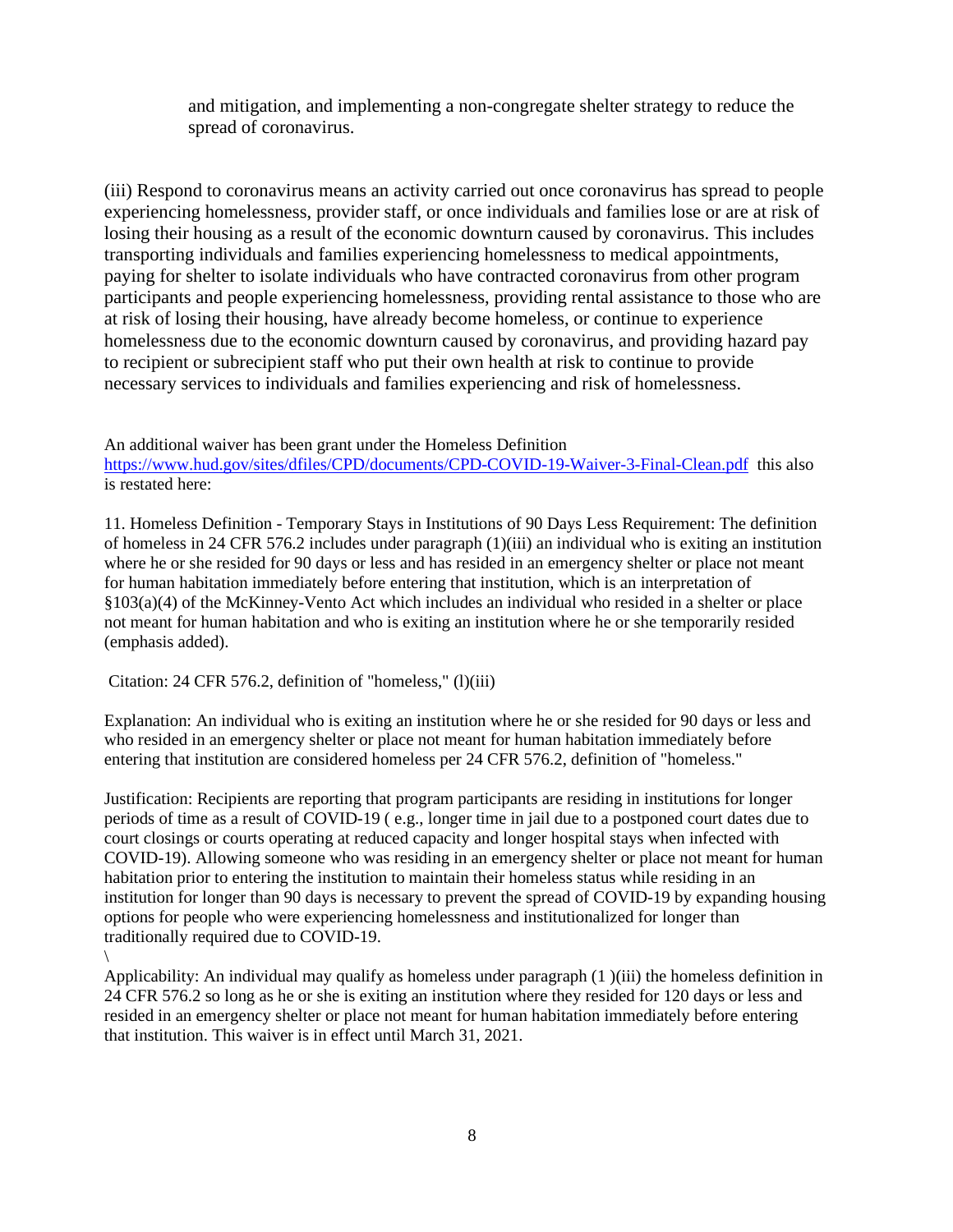# **PROGRAM COMPONENTS AND ELIGIBLE ACTIVITIES**

<span id="page-8-0"></span>Emergency Solutions Grants will be utilized to provide services to homeless and those at risk of becoming homeless in the following eligible activities. Applicants should refer to [24 CFR Part](http://ecfr.gpoaccess.gov/cgi/t/text/text-idx?c=ecfr&sid=08ce31c6bd5dc97ee5768789f1ca09d0&rgn=div6&view=text&node=24%3A3.1.1.3.8.2&idno=24) [576.100 –](http://ecfr.gpoaccess.gov/cgi/t/text/text-idx?c=ecfr&sid=08ce31c6bd5dc97ee5768789f1ca09d0&rgn=div6&view=text&node=24%3A3.1.1.3.8.2&idno=24) 576.109 and Notice CPD-20-08 for further clarification, both are attached on the following eligible activities:

- Temporary Emergency Shelter;
- Volunteer Incentives:
- Street Outreach:
- Emergency Shelter;
- Rapid Re-housing Assistance and Homeless Prevention;
- Homeless Management Information System;
- Hazard Pay;
- Training;
- Landlord Incentives:
- Handwashing Stations & Portable Bathrooms;
- Hotel/Motel Costs;
- Administrative Activities.
- 1. **Temporary Emergency Shelter** Temporary Emergency Shelter: ESG-CV funds may be used for the costs of providing temporary emergency shelter, which means any structure or portion of a structure, which is used for a limited period of time because of a crisis, such as a natural disaster or public health emergency, to provide shelter for individuals and families displaced from their normal place of residence or sheltered or unsheltered locations. Examples of temporary emergency shelters include: an overnight, daytime, or 24-hour shelter in which program participants are only provided a safe place to sleep, rest, bathe, and eat; a shelter where one or more services are made available on-site, whether by shelter staff or contractors or through a memorandum of understanding with another subrecipient or service provider; and a shelter designed to facilitate the movement of homeless individuals and families into permanent housing within a fixed period of time (e.g., within 12 months) and employs or contracts with one or more case managers or service providers to provide services as specified under sections III.E.3.a. $(i)(e)$  and III.E.3.a. $(ii)(e)$  through (h). Temporary shelter funds should be used for shelters that are not currently being planned for long-term shelter use or need to demonstrate that the applicant has a plan to support the shelter beyond January 31, 2020.
- 2. **Volunteer Incentives** ESG-CV funds can also be used for the cost of providing reasonable incentives to volunteers (e.g., cash or gift cards) who have been and are currently helping to provide necessary street outreach, emergency shelter, essential services, and housing relocation and stabilization services during the coronavirus outbreak.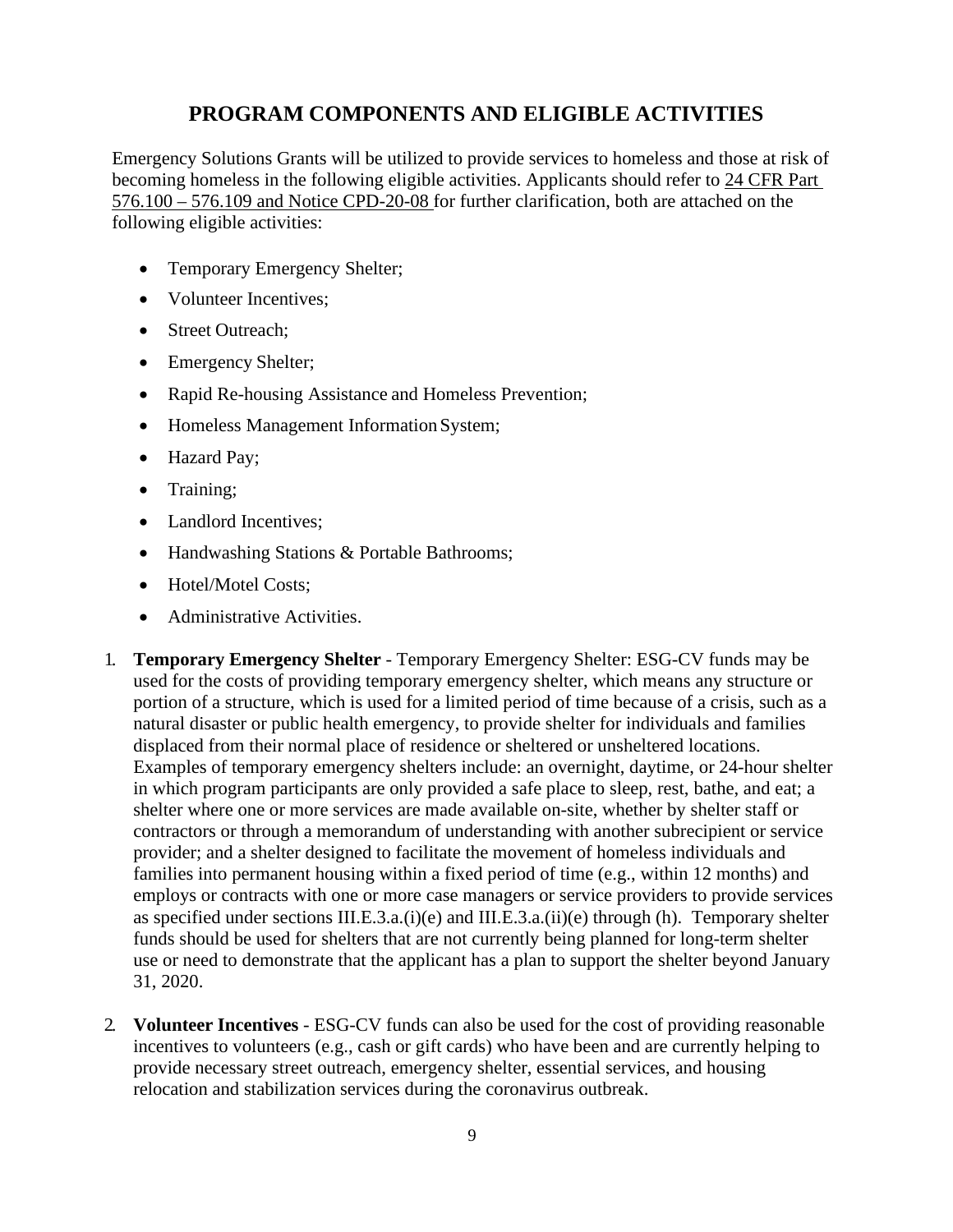- 3. **Street Outreach [\(24 CFR Part 576.101\)](http://ecfr.gpoaccess.gov/cgi/t/text/text-idx?c=ecfr&sid=08ce31c6bd5dc97ee5768789f1ca09d0&rgn=div6&view=text&node=24%3A3.1.1.3.8.2&idno=24)**  Funds may be used for costs of providing essential services to reach out to unsheltered homeless; connect them with emergency shelter, housing, or critical services; and provide urgent non-facility-based care to unsheltered homeless who are unwilling or unable to access emergency shelter, housing or an appropriate health facility. Eligible activities include thefollowing:
	- a. Engagement Activities;
	- b. Case Management;
	- c. Emergency Health Services;
	- d. Emergency Mental Health Services;
	- e. Transportation; and
	- f. Services for Special Populations.
- 4. **Emergency Shelter Component [\(24 CFR Part 576.102\)](http://ecfr.gpoaccess.gov/cgi/t/text/text-idx?c=ecfr&sid=08ce31c6bd5dc97ee5768789f1ca09d0&rgn=div6&view=text&node=24%3A3.1.1.3.8.2&idno=24)**  Funds may be used for costs of providing essential services to individuals and households in emergency shelters, renovating buildings to be used as emergency shelters, and operating emergency shelters. The funds for the activity expire on January 31, 2022 and can only be used for the prevention, preparing for and responding to coronavirus. Eligible activities include the following:
	- a. Essential Services Essential services provided to individuals and households who are in emergency shelters can include case management, child care, education services, employment assistance and job training, outpatient health services, legal services, life skills training, mental health services, substance abuse treatment services, transportation, and services for specialpopulations.
	- b. Renovation Activities Eligible costs include labor, materials, tools and other costs for renovation (including major rehabilitation or conversion of a building into an emergency shelter). The emergency shelter must be owned by a government entity or private nonprofit organization.
	- c. Shelter Operations Eligible costs are the costs of maintenance (including minor or routine repairs), insurance, utilities, rent, food, furnishing/appliances, and supplies necessary for the operation of the emergency shelter.

5. **Rapid Re-Housing Assistance -** ESG-CV funds may be used for the costs of providing housing relocation and stabilization services and short and/or medium-term rental assistance as necessary to help individuals or families living in an emergency shelter or other place described as homeless in CFR 576.2 to move as quickly as possible into permanent housing and achieve stability in that housing.

Rapid Rehousing activities include: Services and assistance generally consist of short-term and medium-term rental assistance, rental arrears, rental application fees, security deposits, advance payment of last month's rent, utility deposits and payments, moving costs, housing search and placement, housing stability case management, mediation, legal services, and credit repair. For specific requirements and eligible costs, see 24 CFR 576.104, 576.105, and 576.106. All Rapid Rehousing funds must adhere to the limitation stated in the ESG-CV Program Notice that changes the timeline of medium-term rental assistance and states that: "medium-term is established as for more than 3 months but not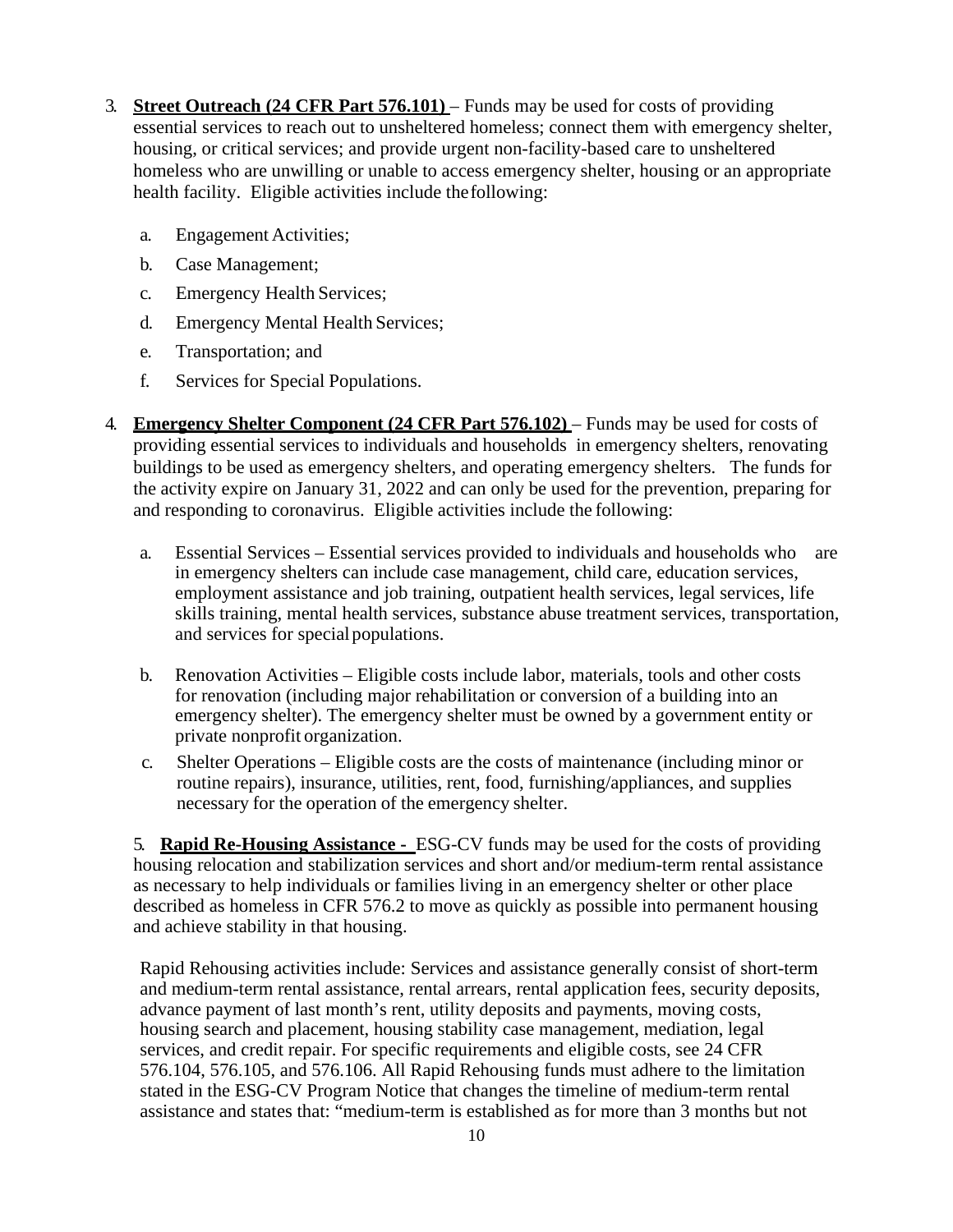more than 12 months."

i) The requirement at 24 CFR 576.105(c) limiting the total period of time for which any program participant may receive the services under paragraph (b) to 24 months [LKL1] during any 3-year period is waived solely for those program participants who reach their 24-month maximum assistance during the period beginning on the presumed start of this crisis, January 21, 2020 – the date the first confirmed case was reported in the United States, and ending 6 months from the date of publication of this Notice, provided that the services are only extended for these program participants for up to a maximum of an additional 6 months; and

 (ii) The requirement at 24 CFR 576.106(a) limiting the total number of months a program participant can receive rental assistance to 24 months in a 3-year period is waived solely for those program participants who reach their 24-month maximum during the period beginning on the presumed start of this crisis, January 21, 2020 – the date the first confirmed case was reported in the United States, and ending 6 months from the date of publication of this Notice, provided that the rental assistance is only extended for these program participants for up to a maximum of an additional 6 months.

- 6. **HMIS Component [\(24 CFR 576.107\)](http://ecfr.gpoaccess.gov/cgi/t/text/text-idx?c=ecfr&sid=08ce31c6bd5dc97ee5768789f1ca09d0&rgn=div6&view=text&node=24%3A3.1.1.3.8.2&idno=24)**  ESG funds may be used to pay the costs of participating in the Homeless Management Information System (HMIS). Costs include: hardware, software licenses or equipment; obtaining technical support; staff time for completing data entry and analysis; monitoring and reviewing data quality; HUD approved training; reporting; and coordinating and integrating the system. If an applicant is a domestic violence service provider it may use ESG funds to establish and operate a comparable database that collects client level data over time and generates unduplicated aggregate reports based on the data.
- 7. **Hazard Pay**  As permitted by the CARES Act, funds may be used to pay hazard pay for recipient- or subrecipient-staff working directly to prevent, prepare for, and respond to coronavirus among persons who are homeless or at risk of homelessness. Examples of recipient or subrecipient staff working directly in support of coronavirus response include emergency shelter intake staff, street outreach teams, emergency shelter maintenance staff, emergency shelter security staff, staff providing essential services (e.g., outpatient health or mental health, housing navigators), and staff in proximity to persons with coronavirus or working in locations with a high likelihood of contracting coronavirus.
- 8. **Training**  As permitted by the CARES Act, ESG-CV funds may be used for training on infectious disease prevention and mitigation for staff working directly to prevent, prepare for, and respond to coronavirus among persons who are homeless or at risk of homelessness and the use of funding shall not be considered administrative costs for purposes of the 10 percent cap. In addition, the limitations on eligible activities provided in section 415(a) of the McKinney-Vento Homeless Assistance Act and 24 CFR part 576, subpart B are waived and alternative requirements are established to the extent necessary to authorize ESG-CV funds to be used for training on infectious disease prevention and mitigation for homeless assistance providers, including those who do not receive funding through the CARES Act, to help them best prevent, prepare for, and respond to coronavirus among persons who are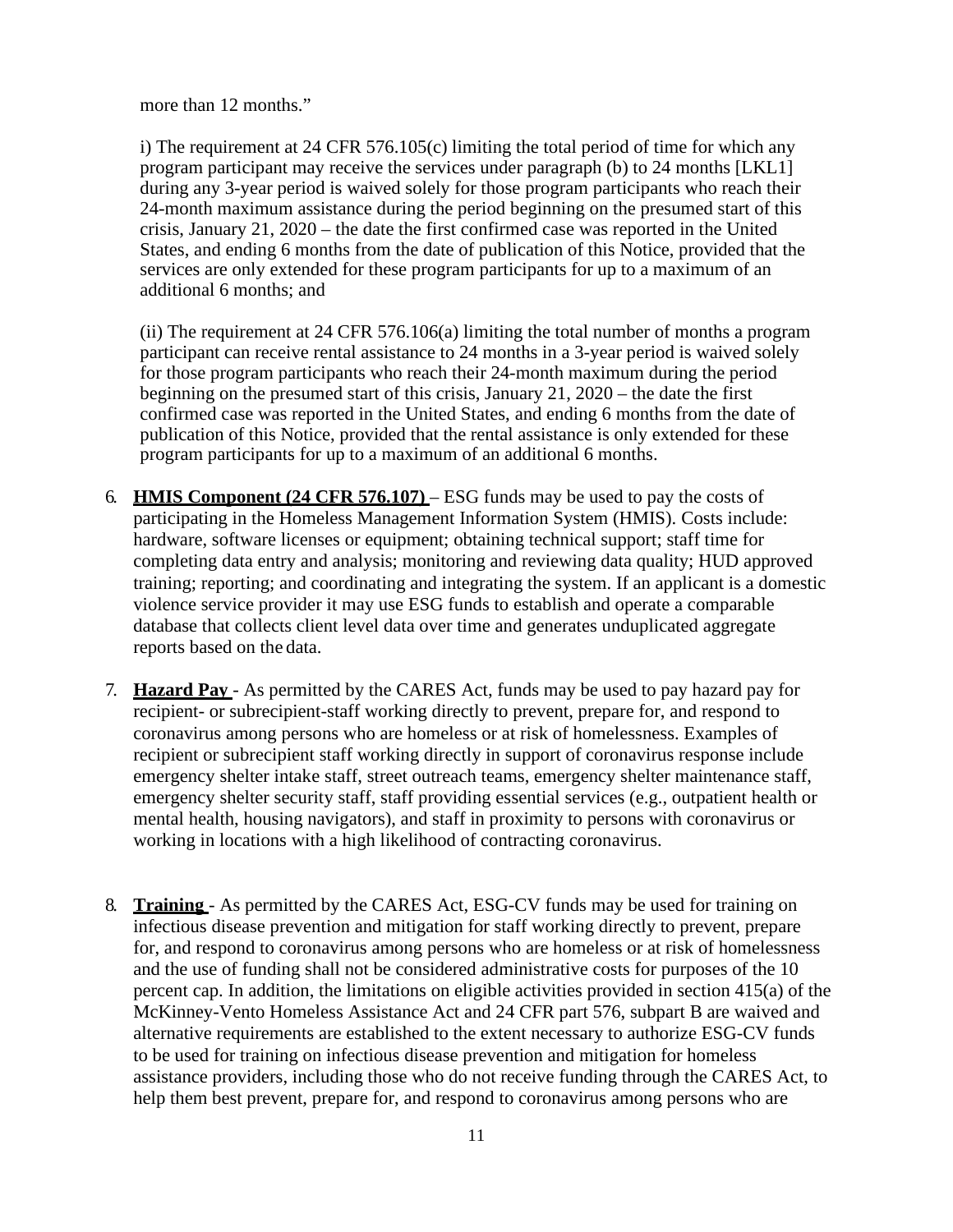homeless or at risk of homelessness. These training costs are eligible as a standalone activity and are not to be charged to an activity under 24 CFR 576.101 to 24 CFR 576.109.

- 9. **Landlord Incentives**  The limitations on eligible activities under section 415(a) of the McKinney-Vento Act and 24 CFR 576.105 are waived and alternative requirements are established to the extent necessary to authorize ESG-CV funds to be used under 24 CFR 576.105 to add the eligible cost of paying for landlord incentives as reasonable and necessary to obtain housing for individuals and families experiencing homelessness and at risk of homelessness. However, a recipient may not use ESG-CV funds to pay the landlord incentives set forth below in an amount that exceeds three times the rent charged for the unit. Waiving the limitation on eligible costs under housing relocation and stabilization services to pay for the costs of landlord incentives will increase the number of housing units available to people experiencing homelessness or at risk of homelessness, especially in tight rental markets and obtaining and maintaining housing is critical to preventing the spread of coronavirus and helping mitigate the economic impact of the crisis. The limitation to three times the rent charged for each unit ensures enough ESG-CV funds remain available to provide other eligible activities necessary to prevent the spread of coronavirus. Eligible landlord incentive costs include: Signing bonuses equal to up to 2 months of rent; Security deposits equal to up to 3 months of rent; Paying the cost to repair damages incurred by the program participant not covered by the security deposit or that are incurred while the program participant is still residing in the unit; and, Paying the costs of extra cleaning or maintenance of a program participant's unit or appliances.
- 10. **Handwashing Stations & Portable Bathrooms**  The limitations on eligible activities provided in section 415(a) of the McKinney-Vento Homeless Assistance Act and 24 CFR part 576, subpart B are waived and alternative requirements are established to the extent necessary to authorize ESG-CV funds to be used under 24 CFR 576.101(a) for installing and maintaining handwashing stations and bathrooms (e.g., porta potties) in outdoor locations for people experiencing unsheltered homelessness. Allowing ESG-CV funds to pay for the costs of handwashing stations and bathroom facilities will help prevent the spread of coronavirus by providing people living in unsheltered locations regular access to bathrooms and the ability to wash their hands.
- 11. **Hotel/Motel Costs**  As permitted under 24 CFR 576.102(a)(3), eligible costs include a hotel or motel voucher for homeless individuals and families where no appropriate emergency shelter is available. Additionally, the limitations on eligible activities provided in section 415(a) of the McKinney-Vento Act and 24 CFR part 576, subpart B are waived and alternative requirements are established to the extent necessary to authorize ESG-CV funds to be used for the following hotel or motel costs for individuals and families experiencing homelessness, receiving rapid re-housing assistance under the Continuum of Care (CoC) or ESG programs, receiving homelessness prevention under the ESG program, or residing in permanent supportive housing: The recipient or subrecipient may pay for a hotel or motel room directly or through a hotel or motel voucher. Additionally, funds can be used to pay for cleaning of hotel and motel rooms used by program participants as well as to repair damages caused by program participants above normal wear and tear of the room. These flexibilities are provided to allow recipients to secure hotel and motel rooms more quickly to be available when needed to prevent the spread of coronavirus (for example, when a program participant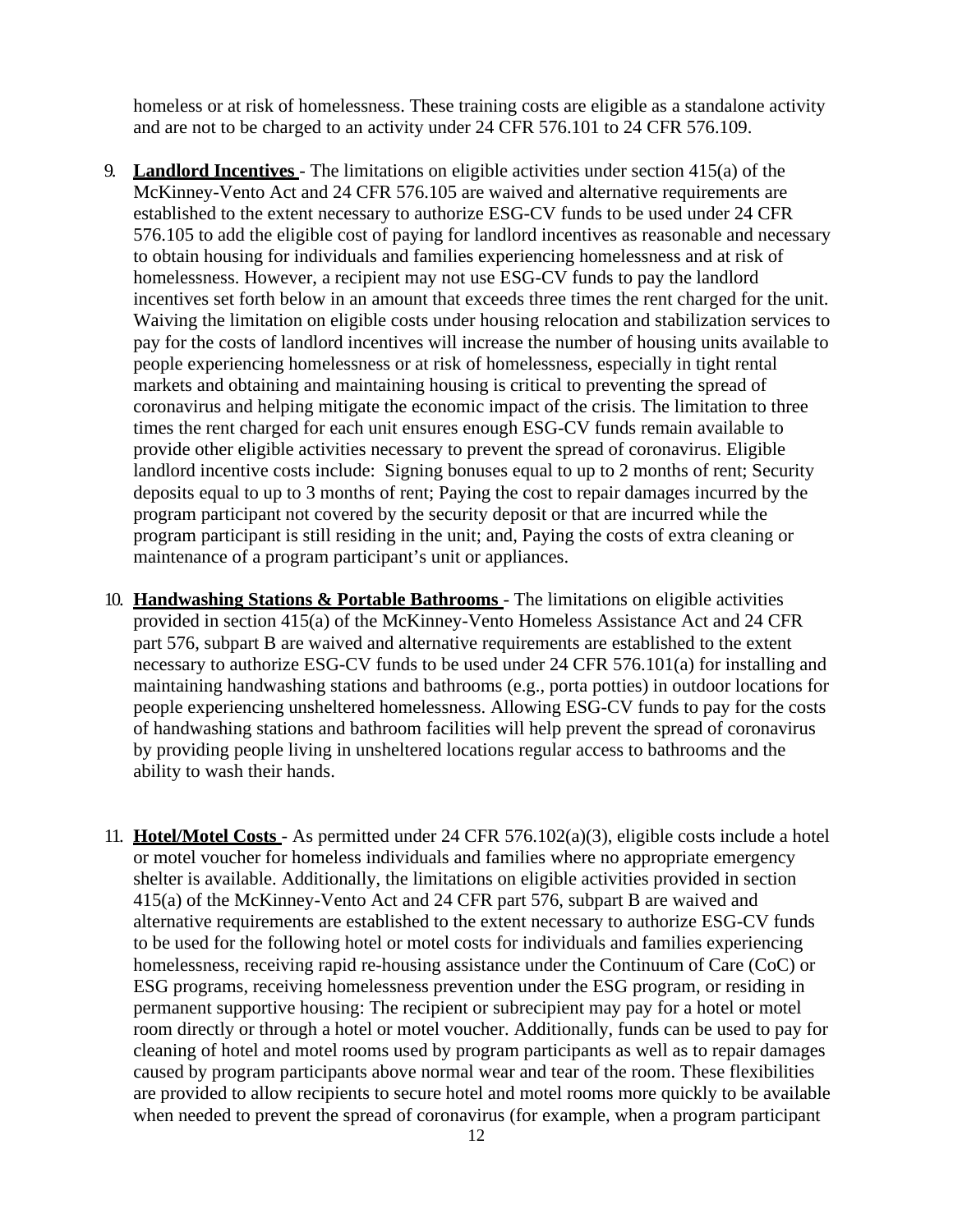needs to isolate to keep from spreading the virus to other shelter occupants or household members).

12. **Administrative Activities** - The administrative costs related to planning and execution of ESG-CV activities. This does not include staff and overhead costs directly related to carrying out eligible activities. Each applicant can apply for up to 4% of the amount requested for projects. Beware that administrative funds must be tracked with timecards and be inclusive of all time spent on all projects and activities that the applicant carry-outs.

# **MATCHING FUNDS**

<span id="page-12-0"></span>Matching funds for ESG-CV funds is not required.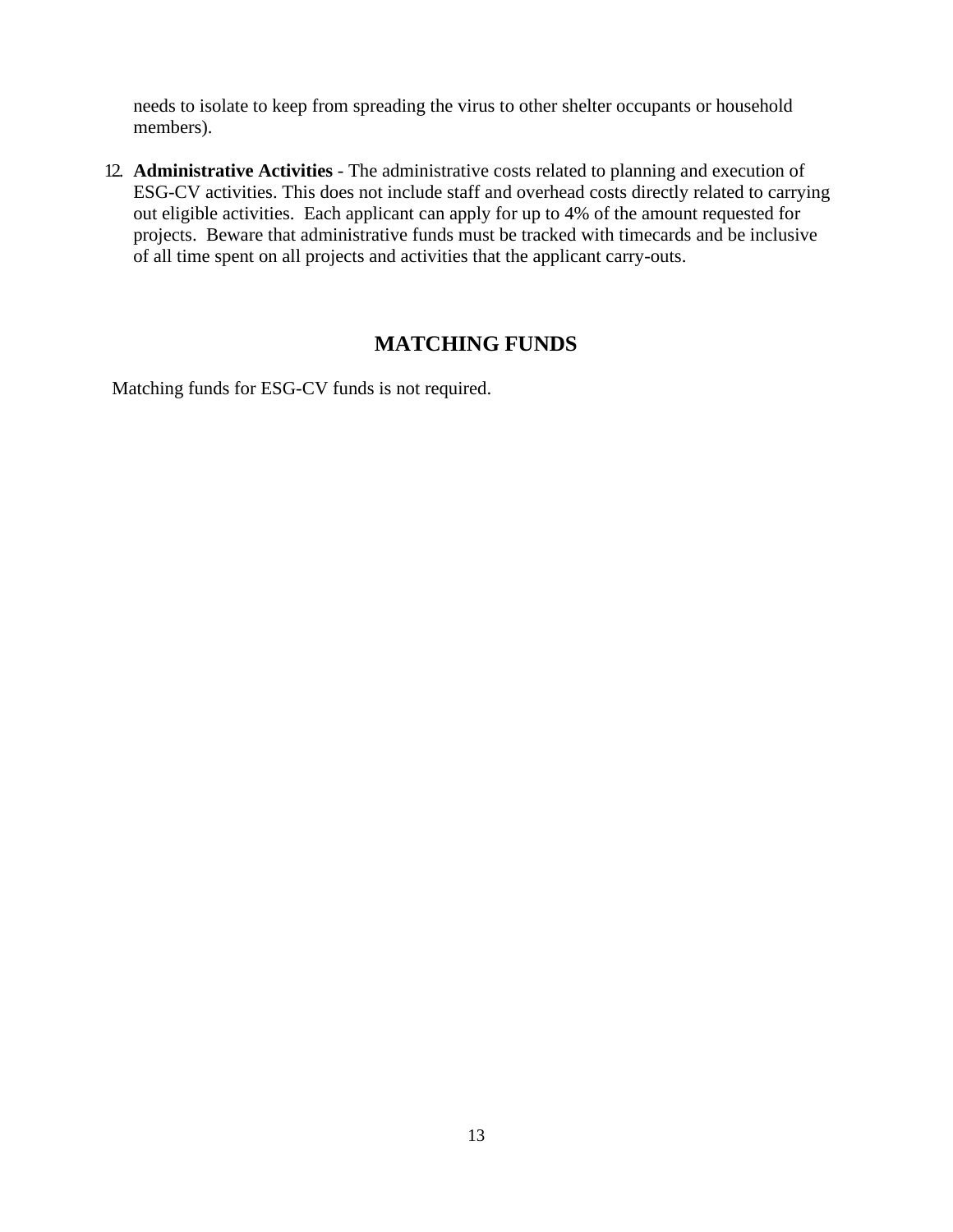# **PROGRAM REQUIREMENTS**

- <span id="page-13-0"></span>1. Consultation with the Continuum of Care. As provided under the CARES Act, ESG-CV funds are not subject to the CoC consultation requirements at 24 CFR 576.400(a). and Coordination with other targeted homeless services. To ensure funds are deployed quickly to address the immediate public health crisis and prevent the spread of coronavirus, the coordination requirements at 24 CFR 576.400(b) are waived.
- 2. System and Program Coordination with Mainstream Resources To ensure funds are deployed quickly to address the immediate public health crisis and prevent the spread of coronavirus, the coordination requirements at 24 CFR 576.400(c) are waived.
- 3. Centralized or Coordinated Assessment, Written Standards for Administering Assistance, and HMIS. With respect to costs incurred between January 21, 2020 and June 30, 2020 that are allowable under this Notice but not under 24 CFR Part 576, the requirements to use the CoC's centralized or coordinated assessment under 24 CFR 576.400(d), administer the assistance in accordance with written standards as provided under 24 CFR 576.400(e), and participate in HMIS under Section 416(f) of the McKinney-Vento Act and 24 CFR 576.400(f) are waived for the first 60 days of the project's operation. HUD has determined this waiver is necessary to allow jurisdictions to quickly implement activities necessary to prevent the spread of coronavirus and account for the time needed to integrate these activities into centralized or coordinated assessment and HMIS, and revise the written standards for administering assistance to account for the new program flexibilities.
- 4. Written Standards and Procedures Applicants shall adopt and consistently apply DCS's written standards for providing ESG. See DCS Website.
- 5. Participation in Homeless Management Information System (HMIS) Applicants are required to collect and enter data into the HMIS system for all individuals and households served with ESG funds. Domestic violence service providers are exempt from participating in the HMIS system, however, they must establish and operate a comparable database that collects client level data overtime and can generate unduplicated aggregate reports on the data.
- 6. Homeless participation –
- a. Unless the recipient is a State, the recipient must provide for the participation of not less than one homeless individual or formerly homeless individual on the board of directors or other equivalent policy-making entity of the recipient, to the extent that the entity considers and makes policies and decisions regarding any facilities, services, or other assistance that receive funding under Emergency Solutions Grant (ESG).
- b. If the recipient is unable to meet requirement under paragraph (a), it must instead develop and implement a plan to consult with homeless or formerly homeless individuals in considering and making policies and decisions regarding any facilities, services, or other assistance that receive funding under Emergency Solutions Grant (ESG). The plan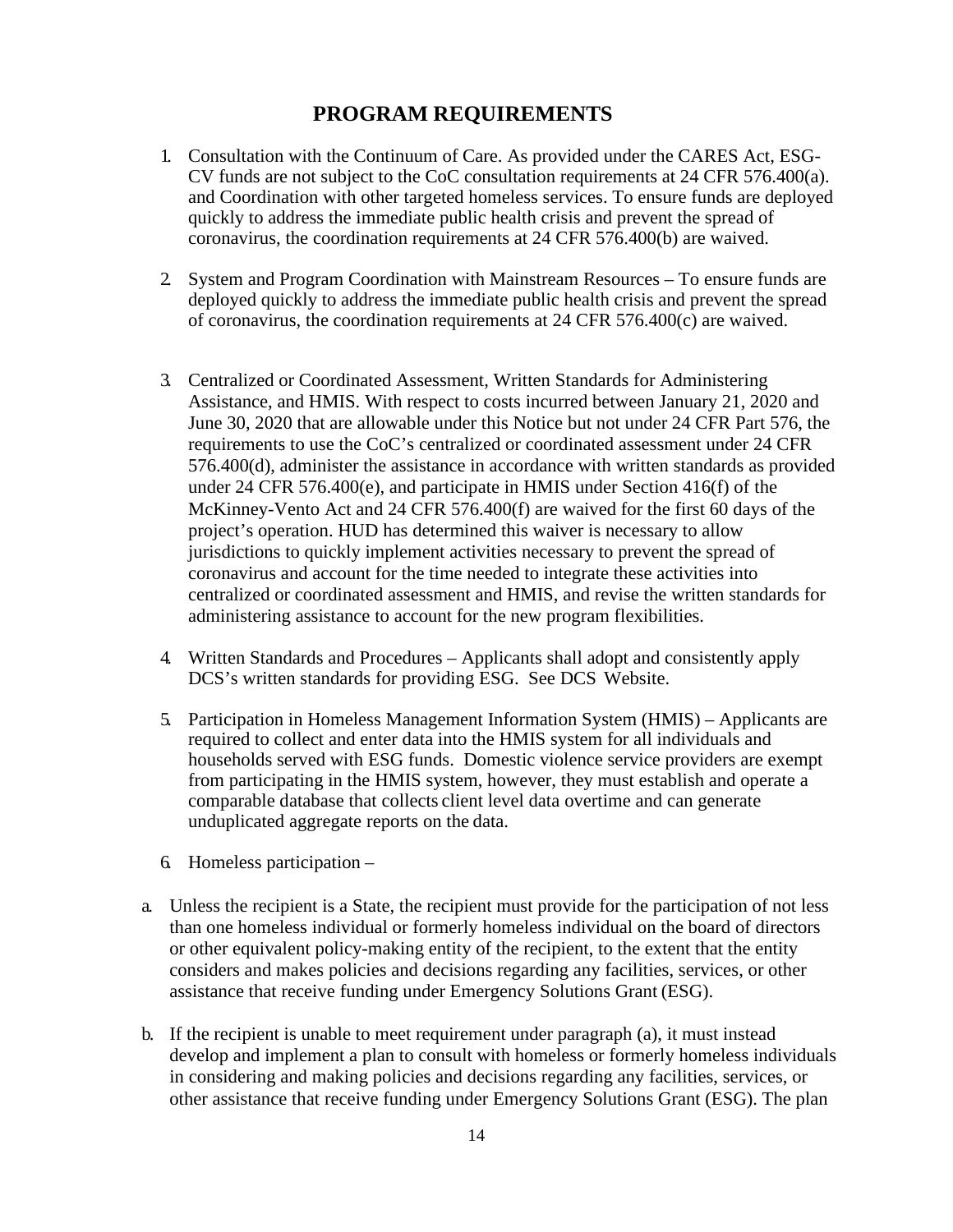must be included in the annual action plan required under 24 CFR 91.220.

- c. To the maximum extent practicable, the recipient or subrecipient must involve homeless individuals and families in constructing, renovating, maintaining, and operating facilities assisted under ESG, in providing services assisted under ESG, and in providing services for occupants of facilities assisted under ESG. This involvement may include employment or volunteer services.
- 7. Faith-based activities
	- a. Organizations that are religious or faith-based are eligible, on the same basis as any other organization, to receive ESG funds. Neither the Federal Government nor a State or local government receiving funds under ESG shall discriminate against an organization on the basis of the organization's religious character or affiliation.
	- b. Organizations that are directly funded under the ESG program may not engage in inherently religious activities, such as worship, religious instruction, or proselytization as part of the programs or services funded under ESG. If an organization conducts these activities, the activities must be offered separately, in time or location, from the programs or services funded under ESG, and participation must be voluntary for program participants.
	- c. Any religious organization that receives ESG funds retains its independence from Federal, State, and local governments, and may continue to carry out its mission, including the definition, practice, and expression of its religious beliefs, provided that the religious organization does not use direct ESG funds to support any inherently religious activities, such as worship, religious instruction, or proselytization. Among other things, faith-based organizations may use space in their facilities to provide ESG-funded services, without removing religious art, icons, scriptures, or other religious symbols. In addition, an ESG-funded religious organization retains its authority over its internal governance, and the organization may retain religious terms in its organization's name, select its board members on a religious basis, and include religious references in its organization's mission statements and other governing documents.
	- d. An organization that receives ESG funds shall not, in providing ESG assistance, discriminate against a program participant or prospective program participant on the basis of religion or religious belief.
	- e. ESG funds may not be used for the rehabilitation of structures to the extent that those structures are used for inherently religious activities. ESG funds may be used for the rehabilitation of structures only to the extent that those structures are used for conducting eligible activities under the ESG program. Where a structure is used for both eligible and inherently religious activities, ESG funds may not exceed the cost of those portions of the rehabilitation that are attributable to eligible activities in accordance with the cost accounting requirements applicable to ESG funds. Sanctuaries, chapels, or other rooms that an ESG-funded religious congregation uses as its principal place of worship, however, are ineligible for funded improvements under the program. Disposition of real property after the term of the grant, or any change in use of the property during the term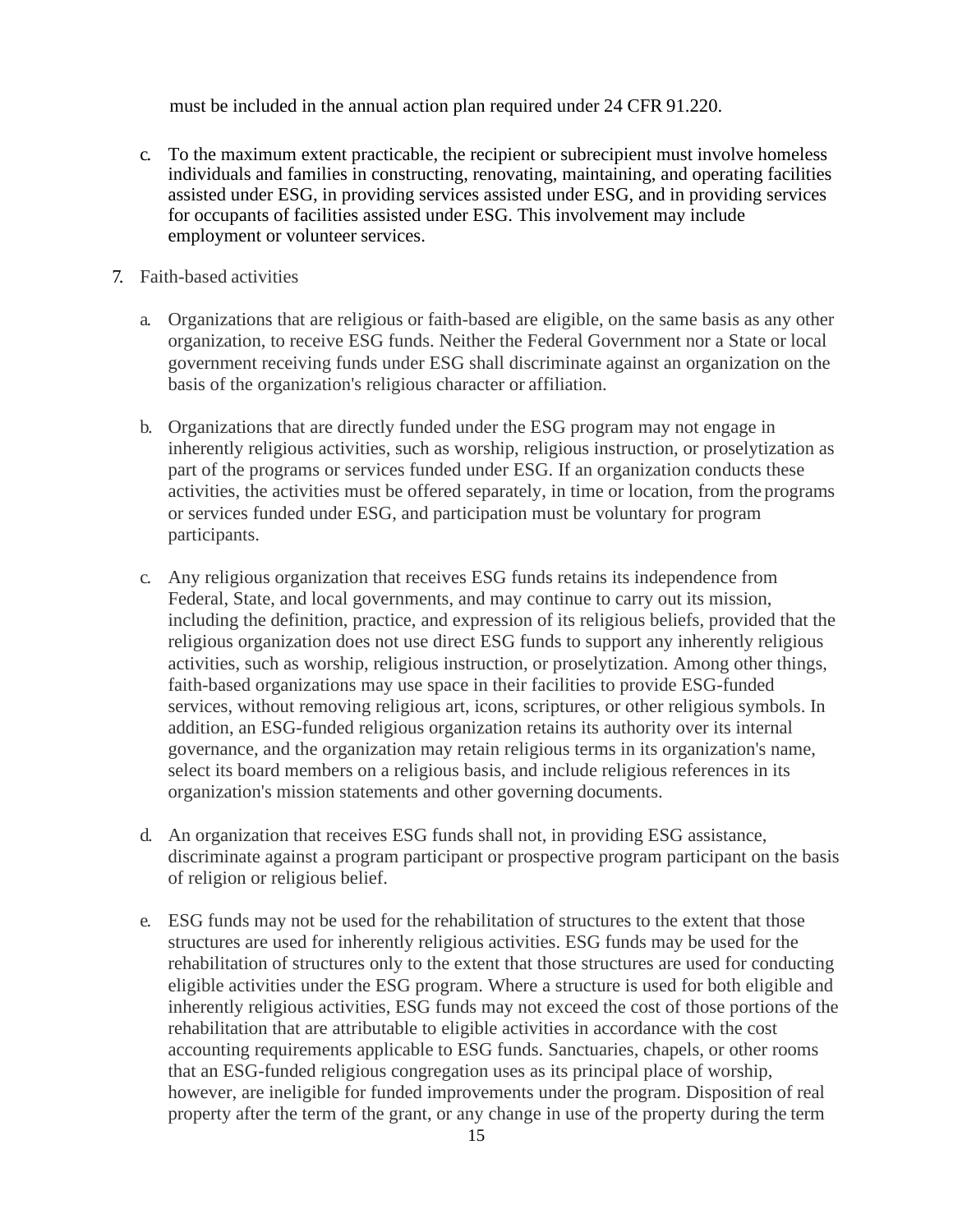of the grant, is subject to government-wide regulations governing real property disposition (*see*24 CFR parts [84](https://www.law.cornell.edu/cfr/text/24/84) and [85\)](https://www.law.cornell.edu/cfr/text/24/85).

- f. If the recipient or a subrecipient that is a local government voluntarily contributes its own funds to supplement federally funded activities, the recipient or subrecipient has the option to segregate the Federal funds or commingle them. However, if the funds are commingled, this section applies to all of the commingled funds.
- 8. Evaluation of Program Participants Applicants must conduct an initial evaluation to determine eligibility of each individual or household's eligibility for ESG assistance and the type of assistance necessary to regain stability in permanent housing. These evaluations must be conducted in accordance with the centralized assessment system and DCS's written standards.
- 9. Case Management As required by 24 CFR 576.401(a) and (c), the recipient and its subrecipient must determine the available services and assistance that each ESG-CV program participant will need to achieve independent living and avoid further housing instability or homelessness, and the recipient and its subrecipient must assist each ESG-CV program participant, as needed, to obtain those services and assistance. However, HUD is making an across-the-board waiver of the ESG requirement in 24 CFR 576.401(e)(1) that housing stability case managers to meet not less than once per month with each program participant receiving homelessness prevention or rapid re-housing assistance. HUD is waiving this requirement for all program participants receiving this assistance after qualifying as homeless, in order to be consistent with the CARES Act prohibition stated in section III.F.10. Additionally, HUD is waiving the requirement for all program participants receiving assistance after qualifying as at risk of homelessness, in order to prevent the spread of coronavirus and reduce the barriers to providing the homelessness prevention that is necessary to respond to coronavirus. This waiver provides additional regulatory relief beyond the waiver HUD made available on March 31, 2020 for annual ESG funds and extended on May 22, 2020 for annual ESG funds and ESG-CV funds, by lifting the 3-month limitation established May 22, 2020, and making the waiver of 24 CFR 576.401(e)(1) apply throughout the period the recipient or subrecipient uses funds to prevent, prepare for, and respond to coronavirus
- 10. Short-Term and Medium-Term Rental Assistance -

(i) 24 CFR 576.106(a)(2), where medium-rent is defined as "for more than 3 months but not more than 24 months of rent" is waived and an alternative requirement is established where medium-term is established as for more than 3 months but not more than 12 months. This alternative requirement will allow more households to receive rapid re-housing and homelessness prevention assistance, which is necessary to prevent, prepare for, and respond to coronavirus.

(ii) The requirement at 24 CFR 576.106(d) that prohibits rental assistance where the rent for the unit exceeds the Fair Market Rent established by HUD, as provided under 24 CFR Part 888, is waived so long as the rent complies with HUD's standards of rent reasonableness, as established under 24 CFR 982.507. Waiving this requirement will allow recipients to help program participants move quickly into housing or retain their existing housing, which is especially critical at reducing the spread of coronavirus and responding to coronavirus. This waiver provides additional flexibility beyond the waiver made available to the ESG Program on March 31, 2020 and extended to ESG-CV funds on May 22, 2020 by permitting ESG recipients to provide rental assistance for program participants, whose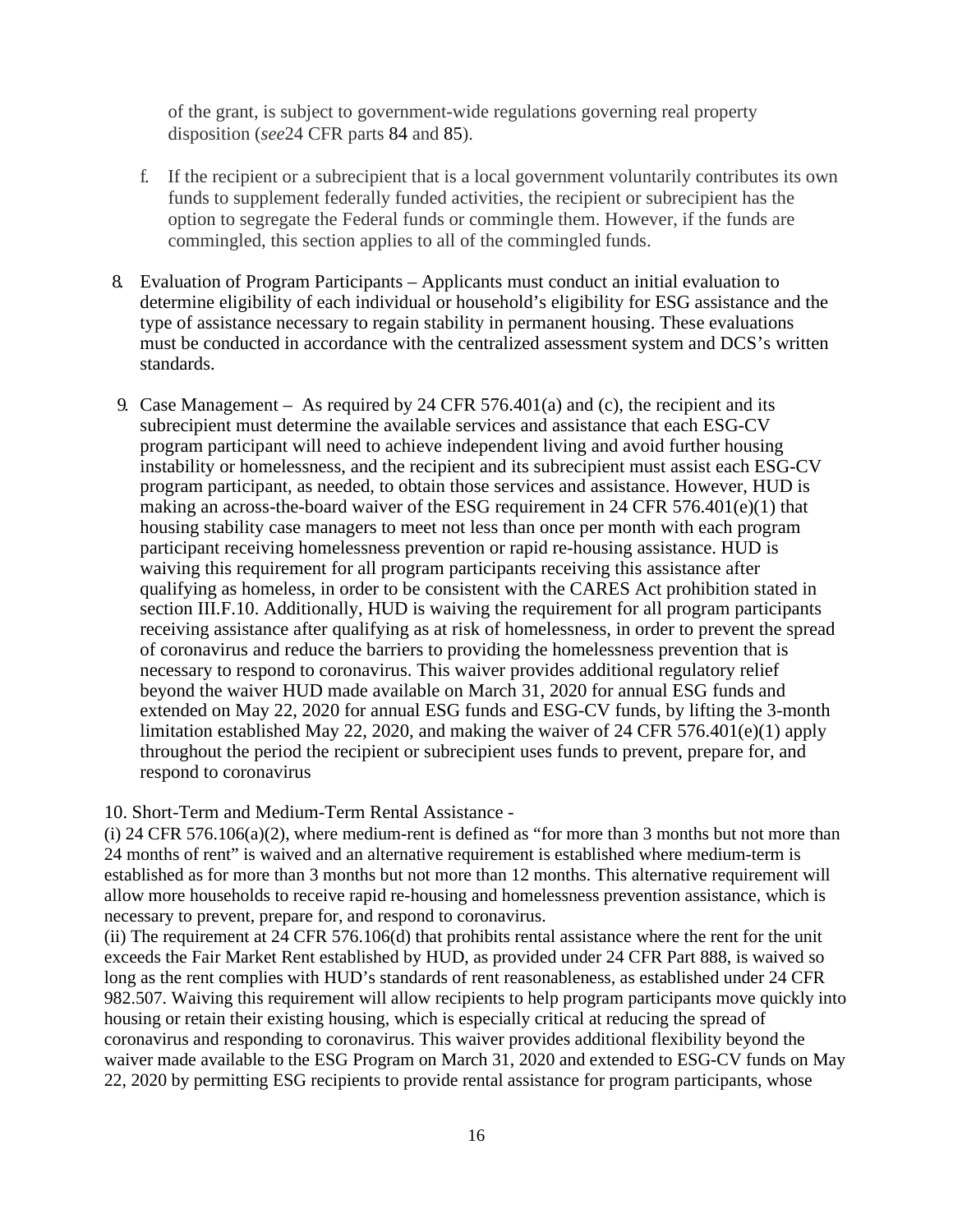current rent exceeds FMR and by allowing recipients to use this waiver as needed throughout the period they are providing rental assistance to prevent, prepare for, and respond to coronavirus.

- 11. Program Accessibility Applicants must operate each existing program or activity receiving federal financial assistance so that the program or activity, when viewing in its entirety is readily accessible for persons with disabilities.
- 12. Housing Standards for Emergency Shelters and Permanent Housing The lead-based paint remediation requirements of 24 CFR 576.403(a) apply to all shelters for which ESG-CV funds are used and all housing occupied by program participants. The habitability requirements at 24 CFR 576.403(b) do not apply to temporary emergency shelters that have been determined by State or local health officials to be necessary to prevent, prepare for, and respond to coronavirus. However, recipients and subrecipients must still comply with nondiscrimination and applicable accessibility requirements, including requirements under Section 504 of the Rehabilitation Act, the Fair Housing Act, the Americans with Disabilities Act, and their implementing regulations. See also 24 CFR 576.407(a). All other shelters and housing for which ESG-CV funds must meet the applicable standards in 24 CFR 576.403(b) and 576.403(c).
- 13. Lead-Based Paint Requirements Lead-Based Paint Poisoning Prevention Act applies to all shelters assisted under ESG-CV program and all housing occupied by program participants. For emergency rental assistance that is for less than 100 days, the Lead Safe rule does not apply. Beyond the 100 days, all applicants are required to conduct a Lead-Based Paint inspection on all units receiving assistance under the rapid re-housing AND homelessness prevention components if the unit is built before 1978 and a child under the age of six or a pregnant woman resides in theunit.
	- 14. Environmental Review Requirements- Except as otherwise provided in this notice for temporary emergency shelters that have been determined by State or local health officials to be necessary to prevent, prepare for, and respond to coronavirus, "responsible entities" (as defined in 24 CFR 58.2) must assume all of the responsibilities with respect to environmental review, decision making, and action required under 24 CFR Part 58. Also, as required by 24 CFR 58.4(a), when a State distributes funds to a responsible entity, the State must provide for appropriate procedures by which these responsible entities will evidence their assumption of environmental responsibilities. In accordance with these requirements and section 100261(3) of the MAP-21 Act, 24 CFR 576.407(d) does not apply. NOTE: The State will likely the be responsible entity for ESG-CV funds.
	- 15. Environmental regulations at 24 CFR 58.22 prohibit ESG recipients and any other participant in the development process from committing HUD or non-HUD funds to a project until the environmental compliance review process has been successfully completed or until receipt of the Authority to Use Grant Funds, if applicable. In addition, until the environmental compliance review process has been successfully completed or until receipt of the Authority to Use Grant Funds, neither a recipient nor any participant in the development process may commit non-HUD funds on or undertake an activity or project if the activity or project would have an adverse environmental impact or limit the choice of reasonable alternatives.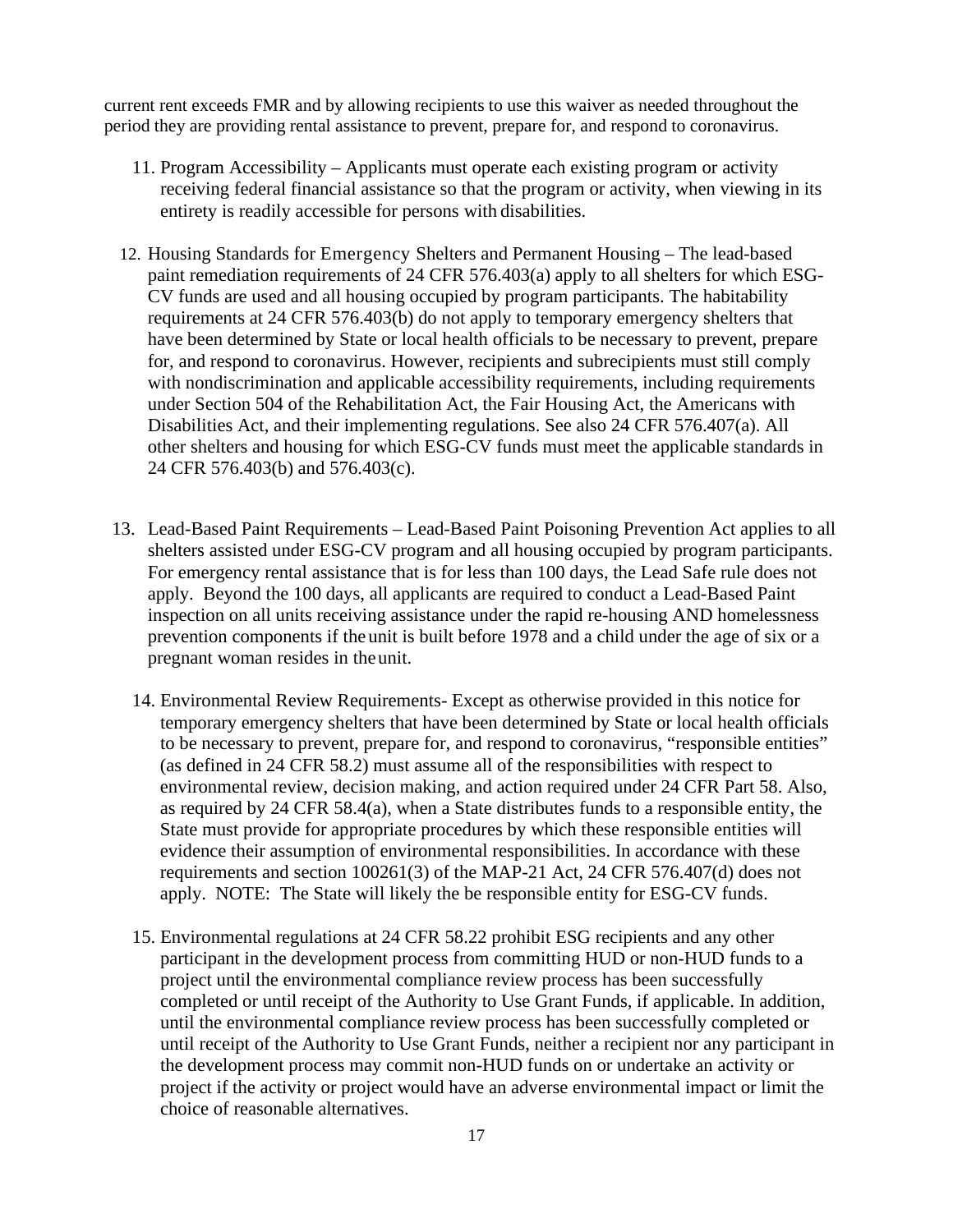Emergency Environmental Review Procedures: HUD's environmental review regulations in 24 CFR Part 58 include two provisions that may be relevant to environmental review procedures for activities to prevent, prepare for, or respond to coronavirus. The first is 24 CFR § 58.34(a)(10), which provides an exemption for certain activities undertaken in response to a national or locally declared public health emergency. The second is a streamlined public notice and comment period in the regulation at 24 CFR 58.33, which may apply in some cases for emergency activities undertaken to prevent, prepare for, or respond to coronavirus. The application of these two provisions following a presidentially-declared or locally-declared public health emergency are discussed in the Notice, *Guidance on conducting environmental review pursuant to 24 Part 58 for* 18 *activities undertaken in response to the public health emergency as a result of COVID-19* (available at: [https://www.hud.gov/sites/dfiles/OCHCO/documents/2020-07cpdn.pdf\)](https://www.hud.gov/sites/dfiles/OCHCO/documents/2020-07cpdn.pdf).

17. Confidentiality – All applicants must develop and implement procedures to ensure the confidentiality of records pertaining to any individual or household provided with ESG assistance.

18.Termination of Housing Assistance (576.402) – Applicants may terminate assistance to a program participant who violates program requirements. Applicants may also resume assistance to a program participant whose assistance was previously terminated. In terminating assistance to a program participant, applicants must provide a formal process that recognizes the rights of individuals receiving assistance to due process of law. This process, at a minimum, must:

- a. Recognize individual rights;
- b. Allow termination in only the most severe case;
- c. Provide a written notice to the program participant, with clear statement of reasons for termination;
- d. Provide a review of the decision, in which the program participant is given the opportunity to present written or oral objections before a person other than the person (or a subordinate of that person) who made or approved the termination decision; and
- e. Provide a prompt written notice of the final decision to the programparticipant.

19.Recordkeeping – All applicants must keep any records and make any reports (including those pertaining to race, ethnicity, gender, and disability status data) that HUD may require within the timeframe specified.

20. Sanctions – If DCS determines that an applicant is not complying with the requirements of the ESG-CV Plan or other applicable federal or state laws, DCS will take appropriate actions, which may include:

- a. Issue a warning letter that further failure to comply with such requirements will result in a more serious sanction:
- b. Direct the applicant to cease incurring costs with grantfunds;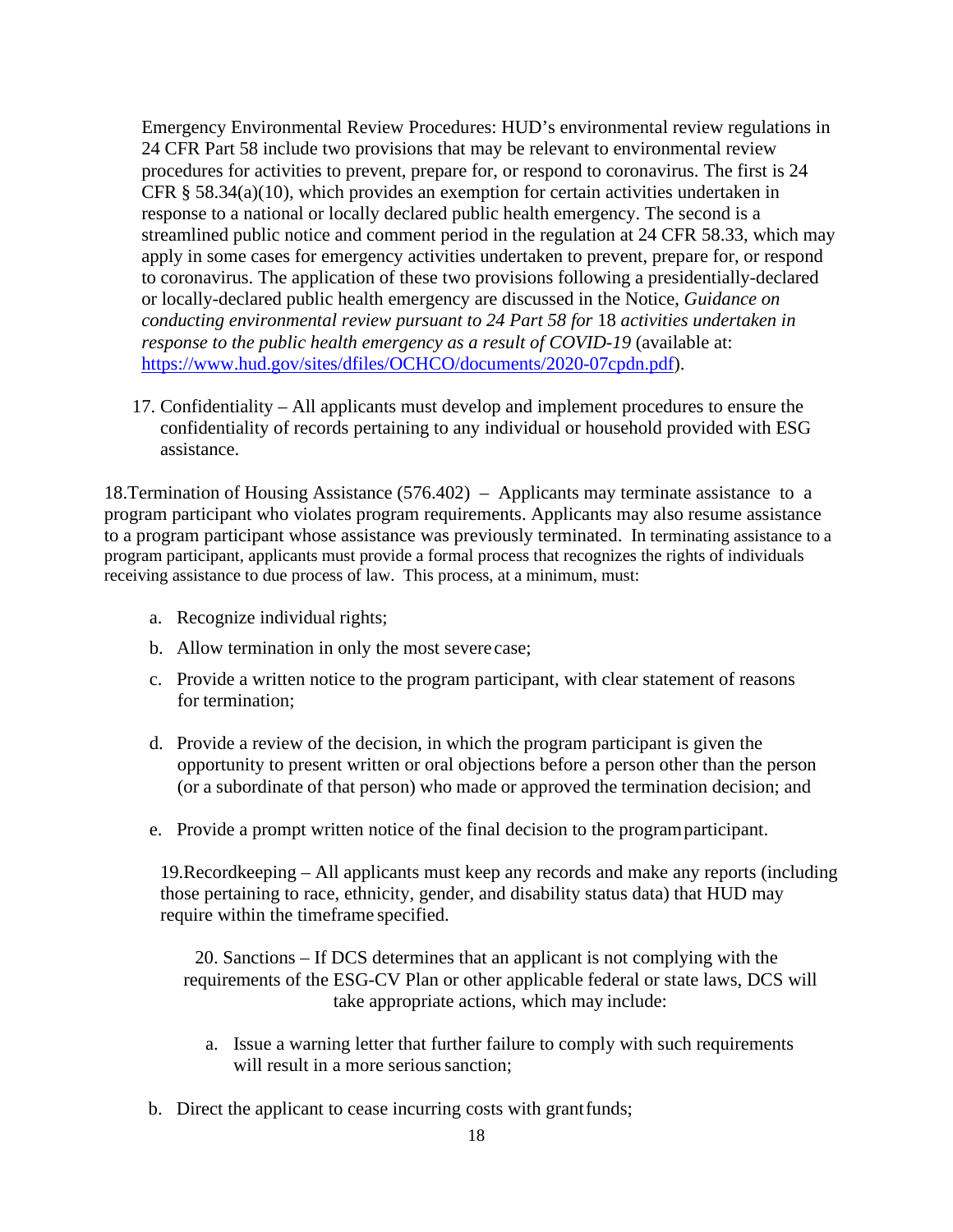- c. Require that some or all of the grant amounts be repaid to DCS;or
- d. Reduce (de-obligate) the level of funds the applicant would otherwise be entitled to receive; or
- e. Elect to make the applicant ineligible for future DCS funding.

Any ESG funds that become available to DCS as a result of a sanction or voluntary return by the applicant, will be made available (as soon as practicable) to other eligible applicants for use within the ESG Program.

21. Conflicts of Interest – The availability of any type or amount of ESG-CV assistance may not be conditioned on an individual's or household's acceptance or occupancy of emergency shelter or housing owned by the applicant, or a parent or subsidiary of the applicant. No applicant may, with respect to individuals or households occupying housing owned by the applicant, or any parent or subsidiary of the applicant, carry out the initial evaluation required under [24 CFR Part 576.401](http://ecfr.gpoaccess.gov/cgi/t/text/text-idx?c=ecfr&sid=71cee5e404896b50cda64cad4ccb48af&rgn=div8&view=text&node=24%3A3.1.1.3.8.5.1.2&idno=24) or administer homelessness prevention assistance under [24 CFR Part 576.103.](http://ecfr.gpoaccess.gov/cgi/t/text/text-idx?c=ecfr&sid=71cee5e404896b50cda64cad4ccb48af&rgn=div8&view=text&node=24%3A3.1.1.3.8.2.1.4&idno=24)

For procurement of goods and services, the applicant must comply with the codes of conduct and conflict of interest requirements under [24 CFR Part 95.36 \(](http://ecfr.gpoaccess.gov/cgi/t/text/text-idx?c=ecfr&sid=e1c6ceafca38cb6427e7335aac88bba3&rgn=div8&view=text&node=29%3A1.1.1.1.40.3.64.16&idno=29)for governments) and [24 CFR Part 84.42 \(](http://ecfr.gpoaccess.gov/cgi/t/text/text-idx?c=ecfr&sid=82a2cb0ff7673d752f5eacfd942e332c&rgn=div8&view=text&node=24%3A1.1.1.1.37.3.78.20&idno=24)for private nonprofit organizations).

22. Monitoring - DCS is responsible for monitoring all ESG activities to ensure program requirements established by HUD and DCS are met. Monitoring will consist of site visits to applicant's place of business if possible or virtual visits and or pictures, if appropriate, and review of all reimbursement requests. DCS will also provide support and technical assistance, as needed.

Additional monitoring of applicants may be conducted by HUD's office of Community Planning and Development; HUD's Office of Special Needs Assistance Program, or any other applicable federal agency. These agencies will be monitoring the ESG program nationwide to determine compliance with federal program requirements.

# **APPLICATION PROCESS**

Each applicant needs to complete the 2019 ESG-CV application, which can be found on the Division of Community Services website. [https://www.communityservices.nd.gov/communitydevelopment/Programs/Emergen](https://www.communityservices.nd.gov/communitydevelopment/Programs/EmergencySolutionsGrantsESG/) [cySolutionsGrantsESG/](https://www.communityservices.nd.gov/communitydevelopment/Programs/EmergencySolutionsGrantsESG/)

Applications are due by close of business January 22, 2020.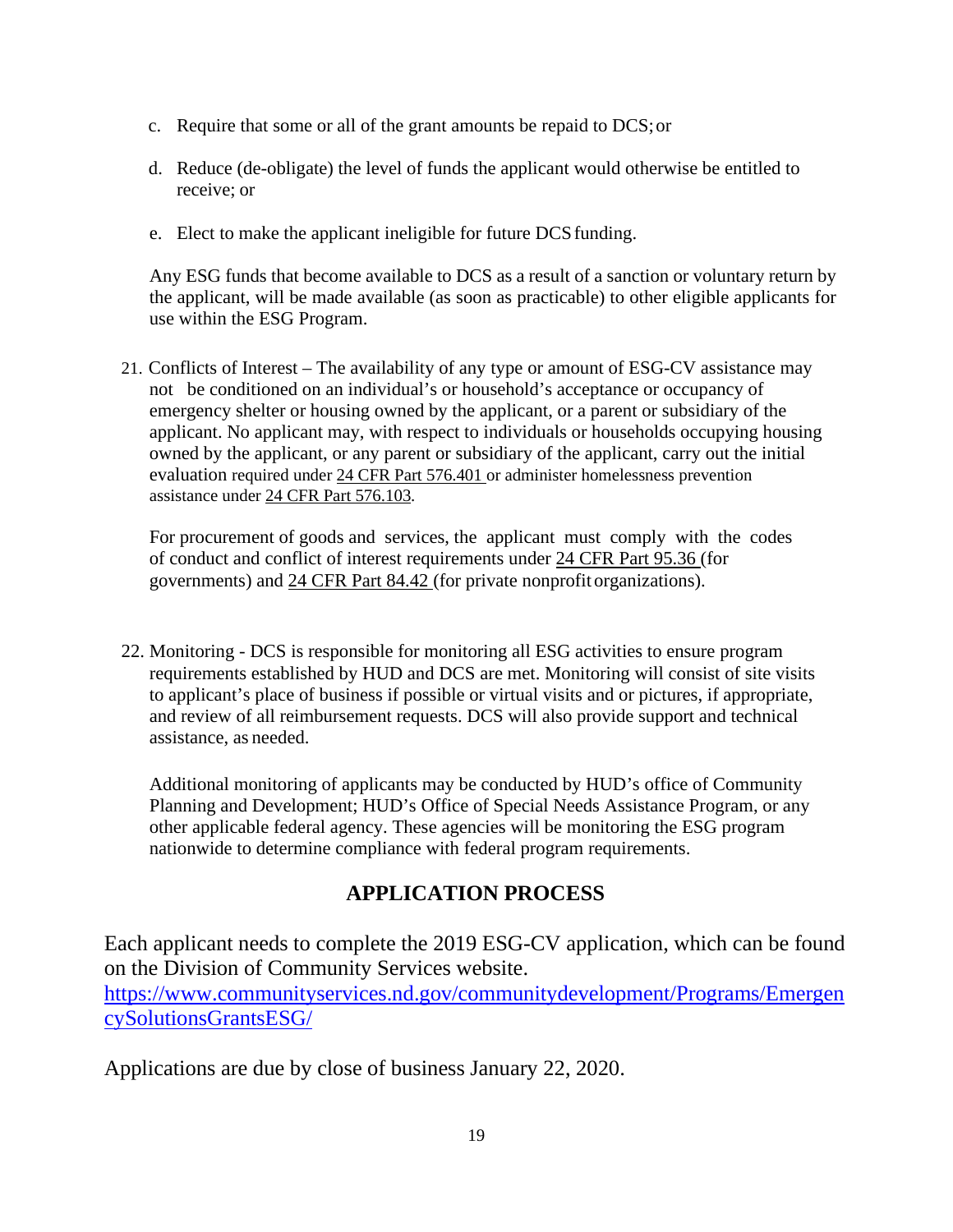Applications should be mailed to:

ESG-CV Application North Dakota Department of Commerce PO Box 2057 Bismarck ND 58502-2057

# **SELECTION CRITERIA**

<span id="page-19-0"></span>Applications which show that 100% of the ESG-CV funds will be used to prevent, prepare for and respond to coronavirus will be given priority. Total points allotted equal up to 100 points. [ESG-CV Application.](https://www.communityservices.nd.gov/communitydevelopment/Programs/EmergencySolutionsGrantsESG/)

ESG-CV will be awarded based upon the following:

1. Demonstrated need for the funding.  $-30$  points possible

30 points will be given if the need for funding was clear and detailed

15 points will be given if the need description lacks some detail

0 points will be given if the need is unclear and/or insufficient

2. Plan for distribution of the funds in an effective and efficient manner. 20 points possible

20 points will be given if the plan is clear and reasonable

10 points will be given if the plan lacks details for some or all of the proposed activities

0 points will be given if the plan has an unreasonable timeline for distribution of funds

3. Explain the effect the coronavirus has had on your agency. (ie  $-$  in-kind donations, volunteers, fund raising, increase in need for services, increased expenses). 10 points possible

10 points will be given if the effects on the agency are thoroughly explained

5 points will be given if the detail is lacking in the explanation

0 points will be given if no detail is provided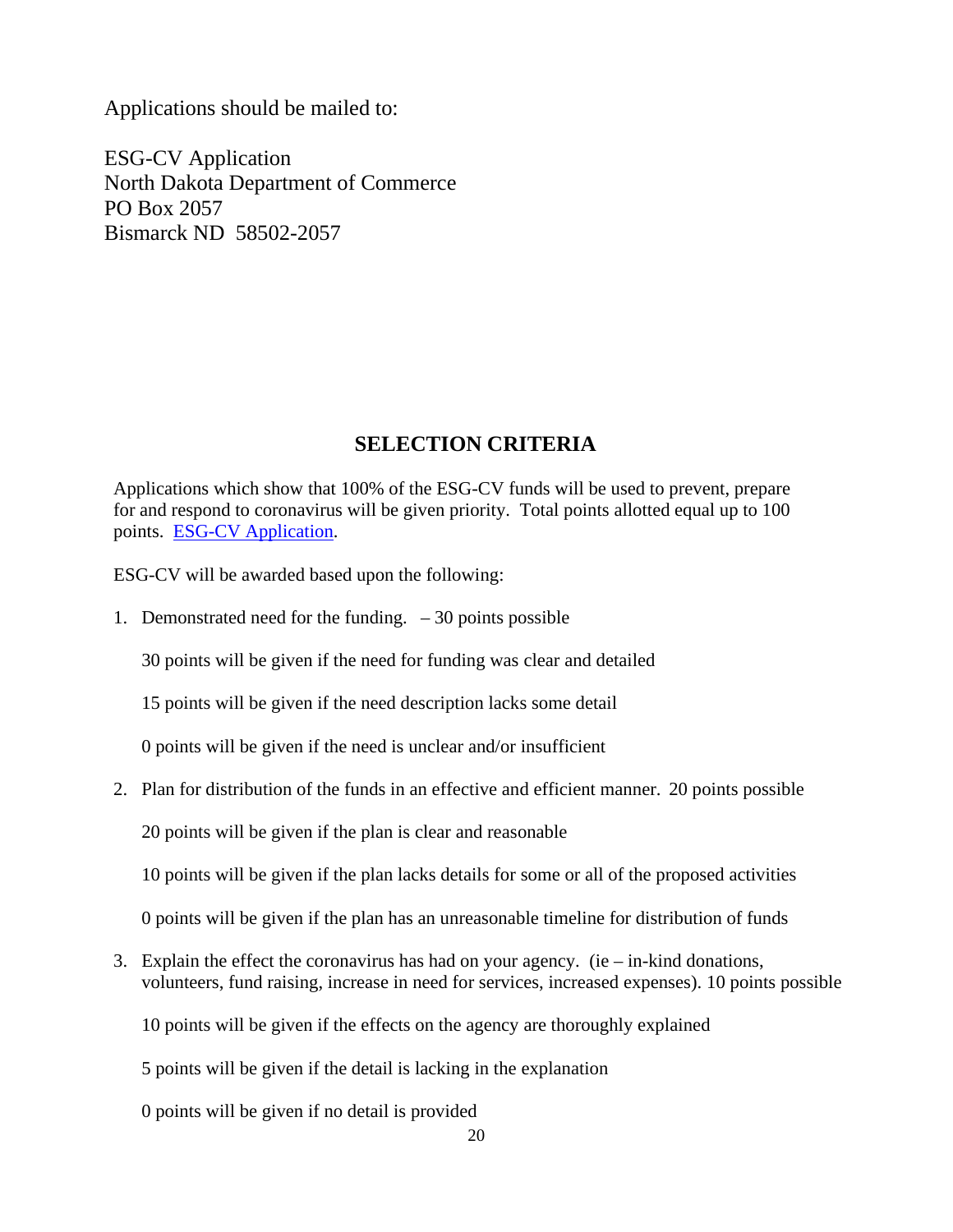4. Work in communities with higher needs as defined by COVID-19 outbreaks. 10 points possible

10 points will be given for activities taking place in communities with a higher need

5 points will be given for some activities taking place in communities with a higher need

0 points will be given for no activities taking place in communities with a higher need

5. Explain your plan to expend funds by the following deadlines – 20% of the amount requested must be expended by 9/20/2021, 80% of the amount request must be expended by 3/31/2022 and 100% by 8/31/2022. 30 points possible

30 points will be given for a clear and decisive plan to expend funds by the deadline dates

15 points will be given if the plan lacks details and timeline deadlines

0 points will be given if the plan is not clear and/or insufficient

When making final selections, the review committee may make a grant award for less than the amount applied for or for fewer than all of the activities identified in the application, based on the demand for grant amounts, the extent to which the respective activities address the needs of the individuals and households, and the reasonableness of the costs proposed. The review committee reserves the right to award ESG-CV funds to any applicant or deny ESG-CV funds for any applicant if it determines, in its sole discretion, the project is unacceptable based on, but not limited to the following:

- 1. The applicant has not demonstrated capacity to administer the ESG Program, or
- 2. The applicant's (including any related party's) prior insufficient administration of DCS programs, including ESG, which may have resulted in monitoringfindings.

#### **GRANT ADMINISTRATION**

<span id="page-20-0"></span>Upon project selection, an award letter and financial agreement will be forwarded to each applicant detailing a description of the activities funded, and award conditions. Execution of the financial agreement is to be completed by a representative of the applicant and the DCS.

Grant funds will be considered obligated once the grant agreement has been signed by the applicant. A grant agreement will be sent under separate cover detailing the applicant's requirements and responsibilities. The applicant will be required to sign and return the grant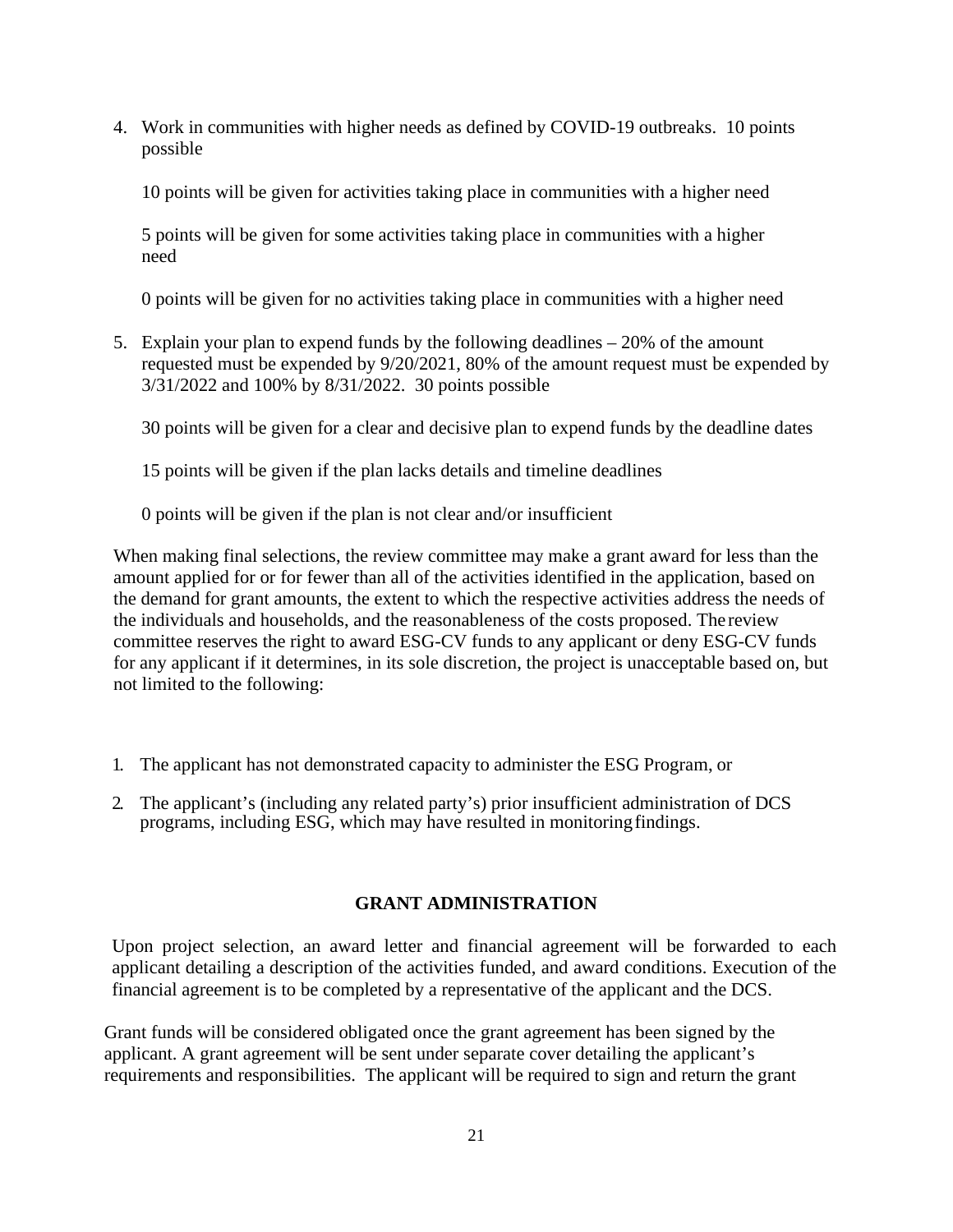agreement to DCS. It should be noted that quarterly reports will be required by each sub-recipient as follows:

October 1 to December 31 - Report is due January 20 January 1 to March 31, 2021 – Report is due April 30 April 1 to June 30 – Report is due July 30 July 1 to September 30 – Report is due October 30

Please note that if sub-recipients do not submit their reports, the State reserves the right to withhold payments.

The grant agreement will indicate the activities and the corresponding approved funding amounts by category. An approved Request for Amendment is needed from DCS to vary from the funding amounts and categories as specified in the executed grant agreement.

Applicants must expend DCS funds for eligible activities within the grant period. The grant period will not extend past 8/31/2022.

#### **METHOD OF PAYMENT**

<span id="page-21-0"></span>Payment of ESG-CV funds will be completed as a reimbursement. Requests for payment must be received by DCS at least monthly or more frequently as needed. Requests must be submitted in a format approved by DCS, and must include a detailed breakdown of expenses incurred and ESG-CV funds requested. Copies of all expenses and documentation of payment must be submitted for verification purposes. Lack of documentation or explanation may result in a delay in payment. Payment will be used to measure expenditure deadlines on Page 3. If expenditure deadlines are not met, funds may be de-obligated.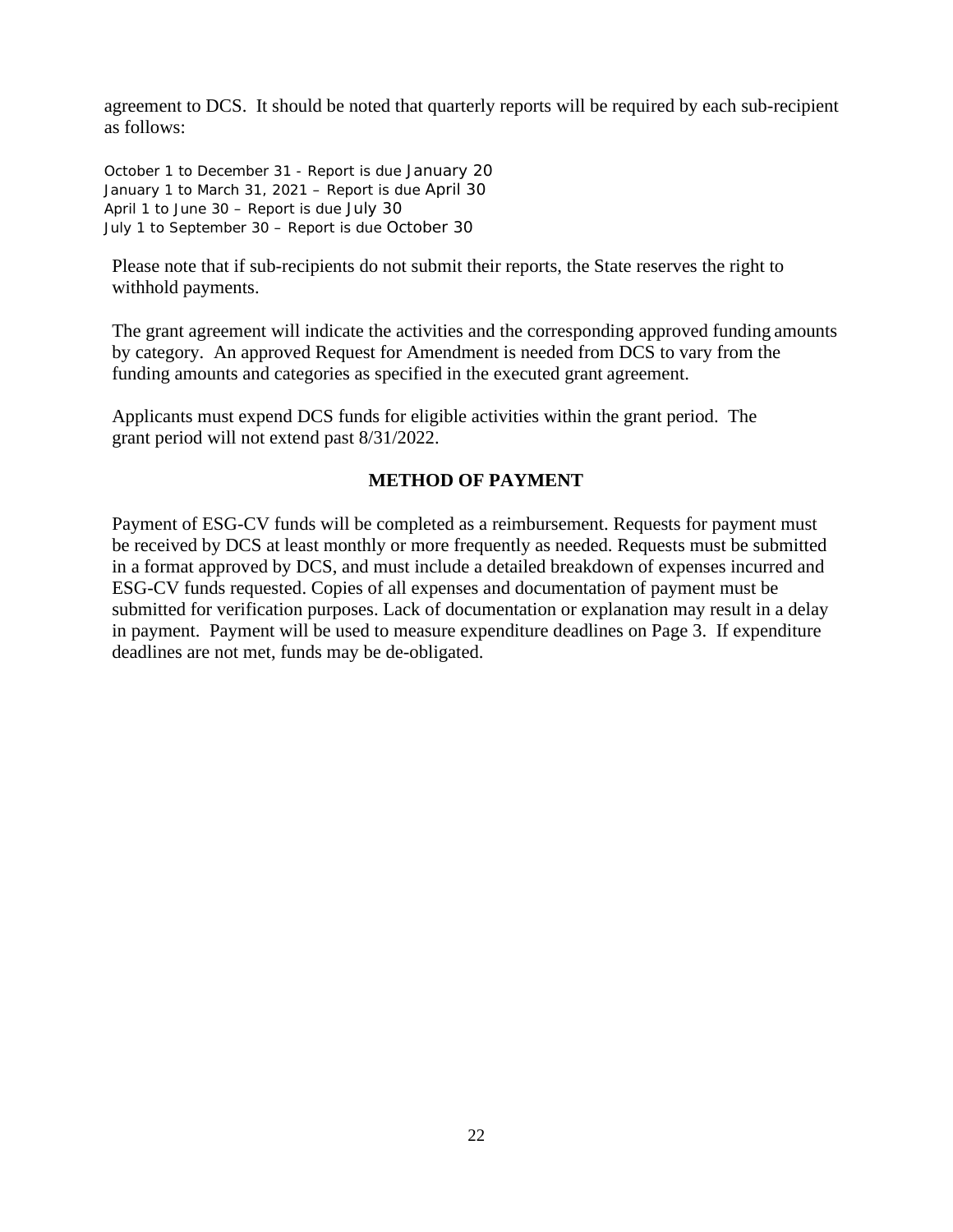#### ATTACHMENT A

Definitions from 24 CFR Part 576.2 apply except that:

At Risk of Homelessness - The CARES Act raised the income limit in paragraph (1)(i) of the "at risk of homelessness" definition at 24 CFR 576.2 from 30 percent of area median income to the Very Low-Income limit of the area, as determined by the Secretary. The entire definition of "at risk of homelessness," incorporating the higher income limit for ESG-CV activities, is included below for reference.

At Risk of Homelessness means

(i) an individual or family who:

(a) Has an annual income that does not exceed the Very Low-Income Limit of the area, as established for HUD's Section 8 and Public Housing programs at [www.huduser.gov/portal/datasets/il.html;](http://www.huduser.gov/portal/datasets/il.html)

(b) Does not have sufficient resources or support networks, *e.g.,* family, friends, faith-based or other social networks, immediately available to prevent them from moving to an emergency shelter or another place described in paragraph (1) of the "homeless" definition in 24 CFR 576.2; and

(c) Meets one of the following conditions:

(I) Has moved because of economic reasons two or more times during the 60 days immediately preceding the application for homelessness prevention assistance;

(II) Is living in the home of another because of economic hardship;

(III) Has been notified in writing that their right to occupy their current housing or living situation will be terminated within 21 days after the date of application for assistance:

(IV) Lives in a hotel or motel and the cost of the hotel or motel stay is not paid by charitable organizations or by Federal, State, or local government programs for low-income individuals; (V) Lives in a single-room occupancy or efficiency apartment unit in which there reside more than two persons or lives in a larger housing unit in which there reside more than 1.5 persons reside per room, as defined by the U.S. Census Bureau;

(VI) Is exiting a publicly funded institution, or system of care (such as a health-care facility, a mental health facility, foster care or other youth facility, or correction program or institution); or (VII) Otherwise lives in housing that has characteristics associated with instability and an increased risk of homelessness, as identified in the recipient's approved consolidated plan.

(ii) A child or youth who does not qualify as "homeless" under 24 CFR 576.2, but qualifies as "homeless" under section 387(3) of the Runaway and Homeless Youth Act (42 U.S.C. 5732a(3)), section 637(11) of the Head Start Act (42 U.S.C. 9832(11)), section 41403(6) of the Violence Against Women Act of 1994 (42 U.S.C. 14043e-2(6)), section 330(h)(5)(A) of the Public Health

Service Act (42 U.S.C. 254b(h)(5)(A)), section 3(m) of the Food and Nutrition Act of 2008 (7 U.S.C. 2012(m)), or section 17(b)(15) of the Child Nutrition Act of 1966 (42 U.S.C. 1786(b)(15)); or

(iii) A child or youth who does not qualify as "homeless" under 24 CFR 576.2, but qualifies as "homeless" under section 725(2) of the McKinney-Vento Homeless Assistance Act (42 U.S.C. 11434a(2)), and the parent(s) or guardian(s) of that child or youth if living with her or him.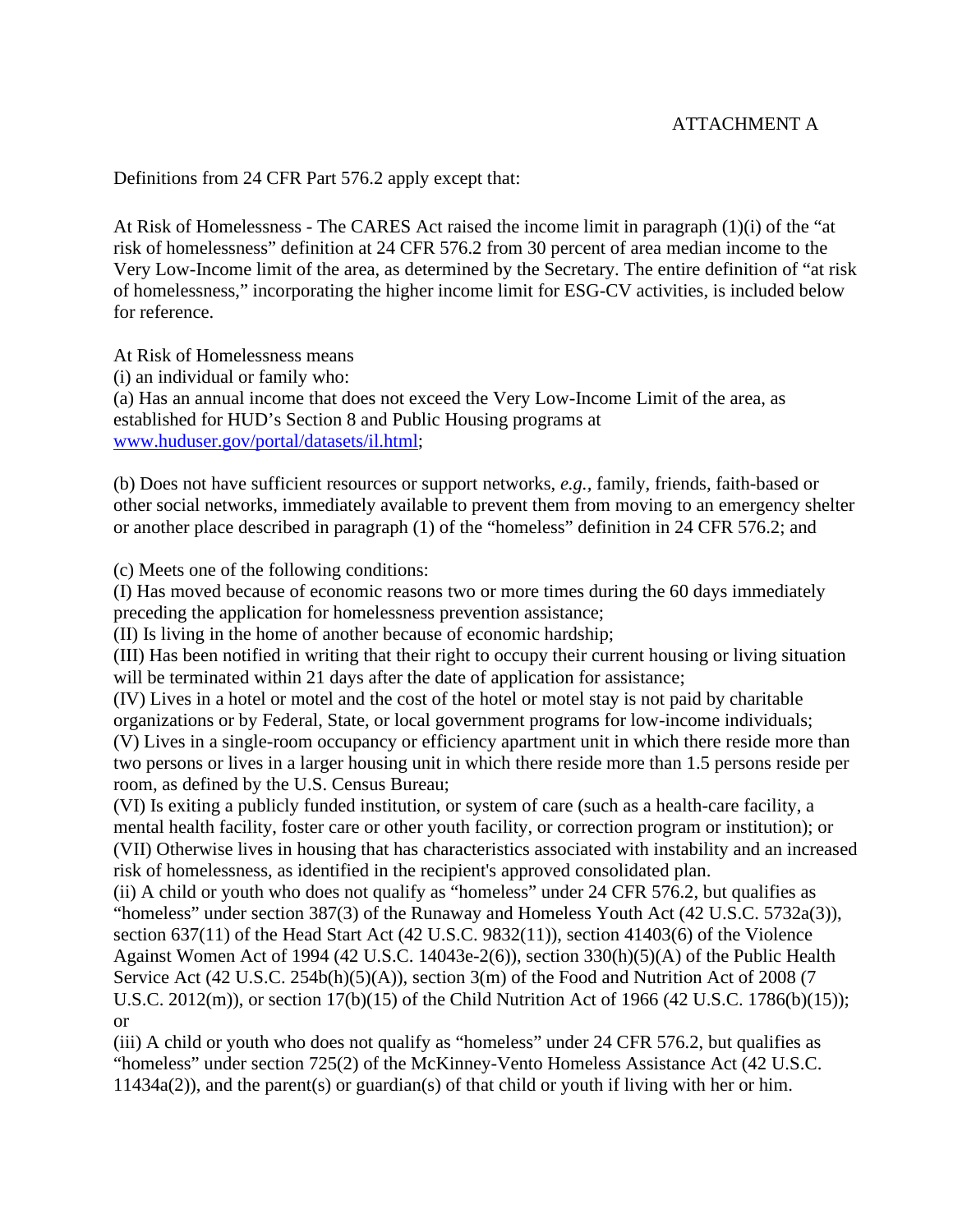ATTACHMENT B

| <b>Homeless Definition</b>        |               |                                             |                                                                                                                                                                                                                                                                                                                                                                                                                                                                                                                                                                                                                                                                                                                                               |  |  |  |
|-----------------------------------|---------------|---------------------------------------------|-----------------------------------------------------------------------------------------------------------------------------------------------------------------------------------------------------------------------------------------------------------------------------------------------------------------------------------------------------------------------------------------------------------------------------------------------------------------------------------------------------------------------------------------------------------------------------------------------------------------------------------------------------------------------------------------------------------------------------------------------|--|--|--|
| CRITERIA FOR<br>DEFINING HOMELESS | Category<br>1 | Literally<br>Homeless                       | (1) Individual or family who lacks a fixed, regular, and adequate<br>nighttime residence, meaning:<br>(i) Has a primary nighttime residence that is a public or<br>private place not meant for human habitation:<br>(ii) Is living in a publicly or privately operated shelter<br>designated to provide temporary living arrangements<br>(including congregate shelters, transitional housing, and<br>hotels and motels paid for by charitable organizations or<br>by federal, state and local government programs); or<br>(iii) Is exiting an institution where (s) he has resided for 90 days<br>or less and who resided in an emergency shelter or place<br>not meant for human habitation immediately before<br>entering that institution |  |  |  |
|                                   | Category<br>2 | Imminent Risk of<br>Homelessness            | (2) Individual or family who will imminently lose their primary<br>nighttime residence, provided that:<br>(i) Residence will be lost within 14 days of the date of<br>application for homeless assistance;<br>(ii) No subsequent residence has been identified; and<br>(iii) The individual or family lacks the resources or support<br>networks needed to obtain other permanent housing                                                                                                                                                                                                                                                                                                                                                     |  |  |  |
|                                   | Category<br>з | Homeless under<br>other Federal<br>statutes | (3) Unaccompanied youth under 25 years of age, or families with<br>children and youth, who do not otherwise qualify as homeless<br>under this definition, but who:<br>(i) Are defined as homeless under the other listed federal<br>statutes:<br>(ii) Have not had a lease, ownership interest, or occupancy<br>agreement in permanent housing during the 60 days prior<br>to the homeless assistance application;<br>(iii) Have experienced persistent instability as measured by two<br>moves or more during in the preceding 60 days; and<br>(iv) Can be expected to continue in such status for an extended<br>period of time due to special needs or barriers                                                                            |  |  |  |
|                                   | Category<br>4 | Fleeing/<br>Attempting to<br>Flee DV        | (4) Any individual or family who:<br>(i) Is fleeing, or is attempting to flee, domestic violence;<br>(ii) Has no other residence; and<br>(iii) Lacks the resources or support networks to obtain other<br>permanent housing                                                                                                                                                                                                                                                                                                                                                                                                                                                                                                                   |  |  |  |